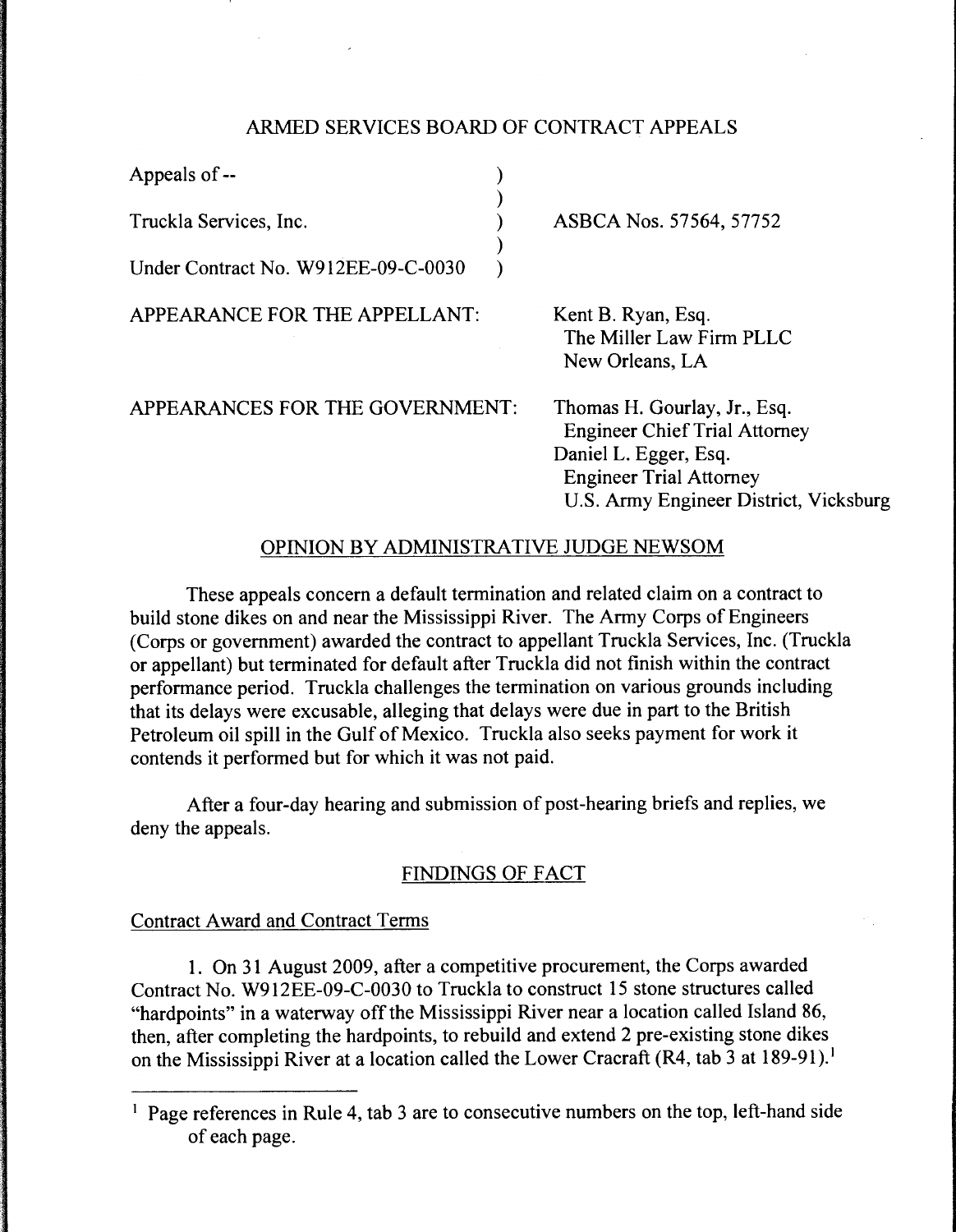2. A hardpoint is a short dike made of rocks formed in a row extending from the bank into the water (ex. J-2 (photographs)). The purpose of the hardpoints was to stabilize the bank by redirecting water in order to keep the channel from "widening and increasing in flow" (tr. 3/86).

3. The government was to pay Truckla for each of three contract line item numbers (CLINs). CLIN 0001 required mobilization and demobilization, for which Truckla was to be paid \$100,000. CLIN 0002AA required placement of the first 36,145 tons of stone at a unit price of \$26.28. CLIN 0002AB required placement of stone in amounts exceeding 36,145 tons at the same fixed unit price. If all CLINs had been performed in full for the exact quantities set forth in the CLINs, the total contract payment would have been \$1,999,781.20 for an estimated quantity of 68,290 tons of placed stone. (R4, tab 3 at 3, 193-94)

4. The contract provided that Truckla was to be paid "for stone satisfactorily placed" (R4, tab 3 at 194). To determine if stone was "satisfactorily placed," the contract established quality standards. Section 35 42 39.00 09, part 3, subsection 3.1, Stone Placement, required that "[t]he dikes and stone hardpoints shall be constructed to the elevations, cross sections, and minimum thicknesses and within the limits shown on the contract drawings" *(id.* at 251). Contract drawings identified each hardpoint's required elevation, azimuth<sup>2</sup> and distance from neighboring hardpoints (ex.  $J-3$ , drawings C-103, C-104). They also specified the amount of stone to be used and the average length of a hardpoint *(id., drawing D-501).* 

5. The contract also specified the angle of slide slopes and permissible tolerances, stating:

> Side slopes shall be determined by the angle of repose of the stone, approximately 1V on 1.25H.... A tolerance of 1 foot will be allowed above the specified elevation and no tolerance below the specified elevation, and I foot under and 2 feet over the specified crown width, provided these variations are gradual over a minimum distance of 100 feet measured along the centerline.

(R4, tab 3 at 251)

<sup>&</sup>lt;sup>2</sup> In this context, azimuth was the angle of the hardpoint in relation to north (tr. 4/28 (Pinkard)).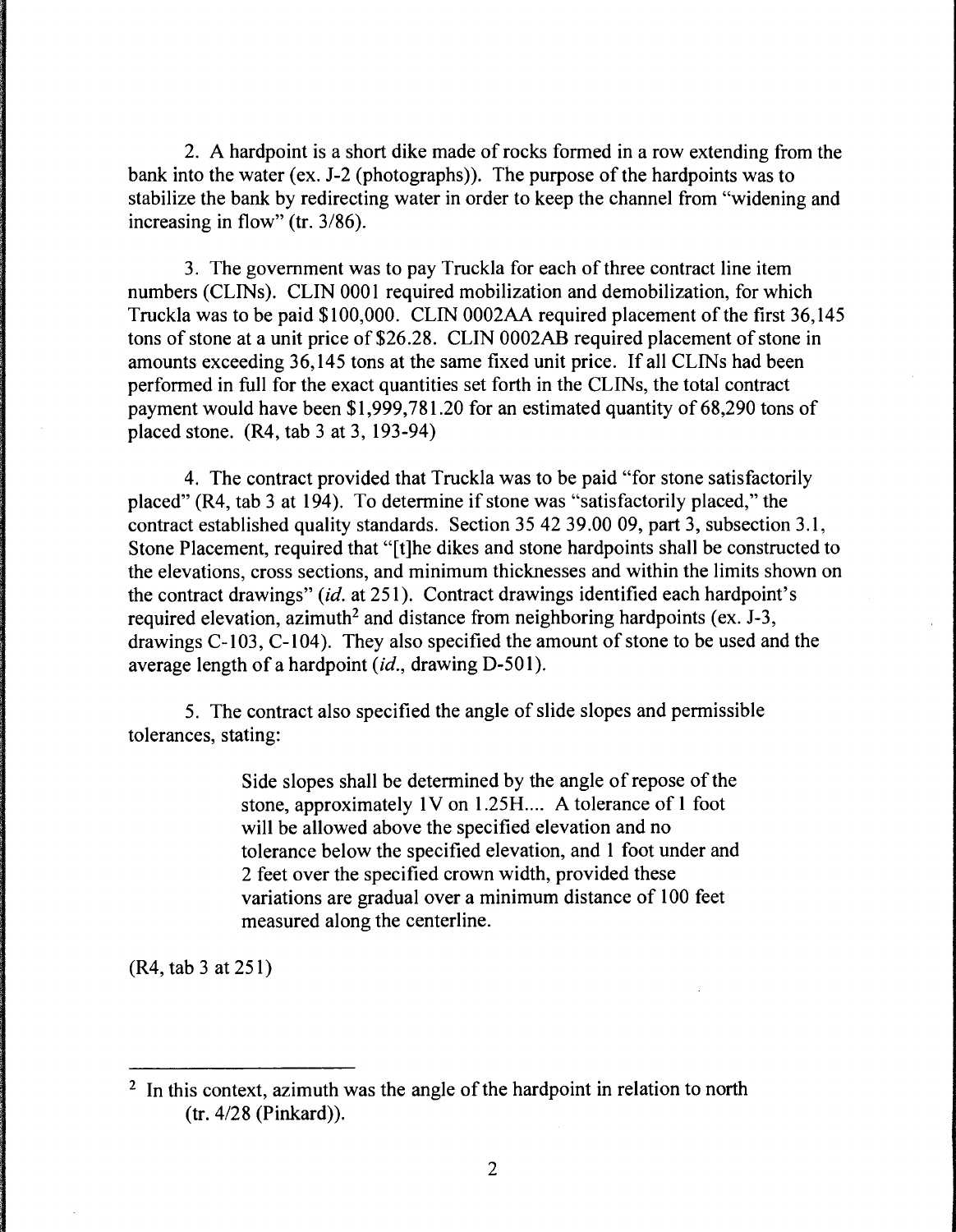6. Certain work was not separately priced; compensation for these items was included in payment for stone placement, as noted in section 1.2.1 of the contract, which provided that:

> The lump sum price and payment made for each item listed shall constitute full compensation for furnishing all plant, labor, materials, and equipment, and performing any associated Contractor quality control, submittal procedures, environmental protection, meeting safety requirements, tests and reports, providing as-built drawings, for using the Government-furnished software (RMS) and providing all labor and equipment necessary for electronic exchange of information and management of the contract.. .and for performing all work required for which separate payment is not otherwise provided.

(R4, tab 3at193)

7. One example of required work that was not separately priced was construction surveys of placed stone. Regarding surveys, the contract provided that "[s]eparate payment will not be made for these surveys and all costs associated therewith shall be included in the applicable unit prices or lump sum prices contained in the Bidding Schedule" (R4, tab 3 at 174).

8. The contract called for monthly progress payments based on estimates of work meeting the standards of quality established under the contract, incorporating Federal Acquisition Regulation (FAR) 52.232-5, PAYMENTS UNDER FIXED-PRICE CONSTRUCTION CONTRACTS (SEP 2002) (R4, tab 3 at 72-74).

9. The contract required Truckla to complete the work within 60 calendar days after its receipt of the notice to proceed (R4, tab 3 at 1 ). The performance period could be extended for certain excusable reasons, all of which are relevant here. First, the contract contemplated that high river conditions could interrupt work, and if the river rose above certain stages, construction would not be permitted and the government would grant time extensions. *(Id.* at 189-90) The contract explained that the "normal working season for the work to be done under this contract is seldom more than five months, and usually extends from about 15 July to 15 December" *(id.* at 151-52).

10. Second, the contract prohibited work from 19 December 2009 through 3 January 2010 which the government referred to as "holiday time" (tr. 11182) and from 1 April through 30 June of each year for the pallid sturgeon spawning season (R4, tab 3 at 150).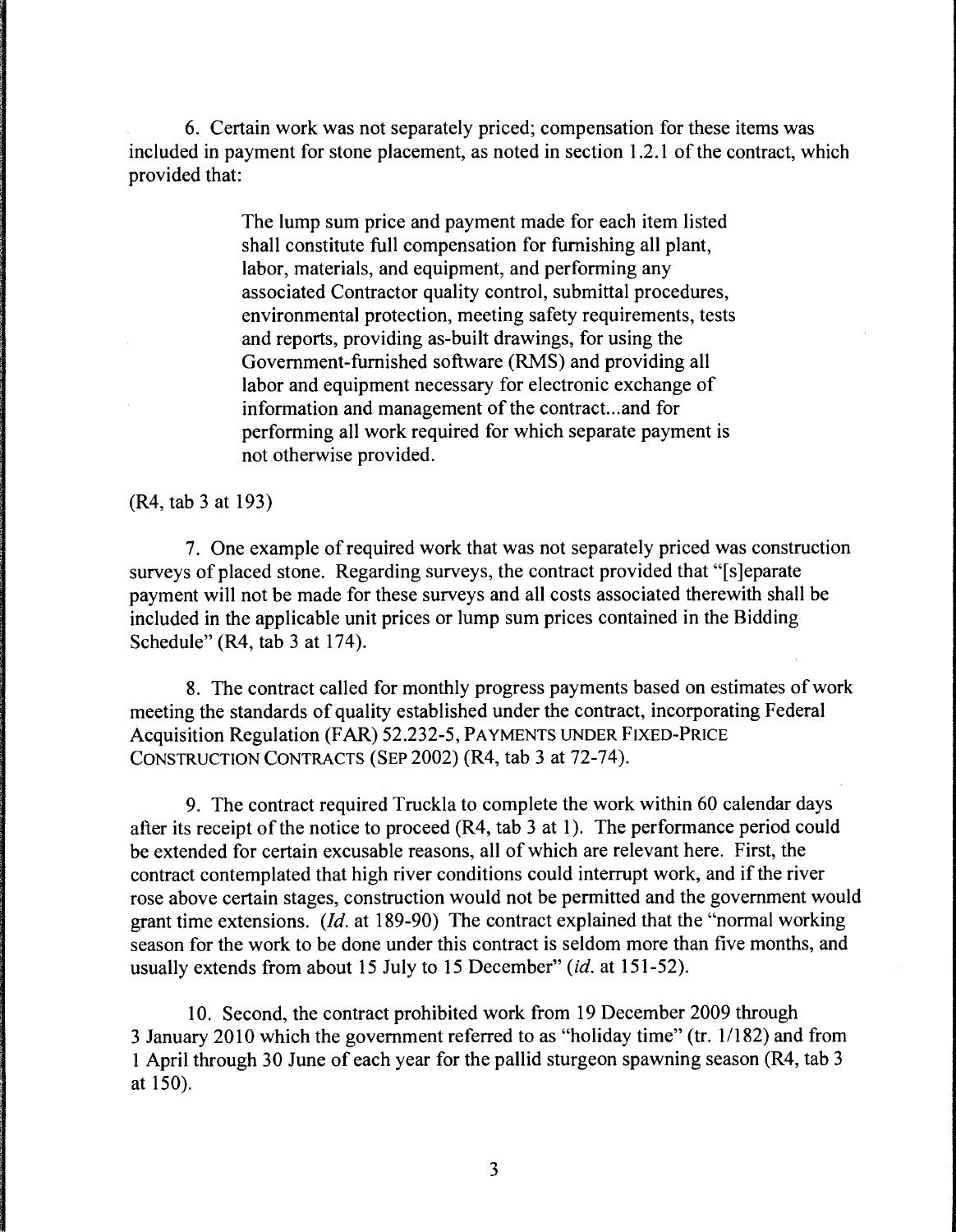11. Third, the contract incorporated the default clause at FAR 52.249-10, DEFAULT (FIXED-PRICE CONSTRUCTION) (APR 1984 ). This clause allowed termination for default for failure to prosecute the work or failure to complete the work within the time allowed by the contract, provided that the contractor's right to proceed shall not be terminated for delay that "arises from unforeseeable causes beyond the control and without the fault or negligence of the Contractor." (R4, tab 3 at 120-22)

#### Truckla Begins to Build the Hardpoints in December 2009

12. The government issued a notice to proceed on 13 October 2009, and thus the original contract completion date was 12 December 2009 (R4, tab 5). By Modification No. A00001 dated 29 January 2010, the government extended the performance period by 48 days due to high river stages. Accordingly, the required completion date was extended to 14 February 2010. Modification No. AOOOOl also acknowledged that Truckla worked on the hardpoints from 1 to 17 December 2009 (R4, tab 3A at 2, 4-5).

13. Hardpoints are built by depositing stone into water at predetermined locations, building them into rows (R4, tab 3 at 191). Truckla used two barges to place the stone. One barge, known as a "spud barge," held a trackhoe. A spud barge has one or more extendable legs called "spuds" which are plunged into the river bottom to secure the barge in place. A second barge, called the "rock barge," held the stone. Truckla positioned the two barges on either side of the location at which the hardpoint was to be built. Using the trackhoe on the spud barge, Truckla grabbed stone, dragged, and dropped it into the water along and between the barges, building the stone into rows. (Tr. 1/57-58, 2/128-31; ex. J-9)

14. Truckla did a poor job of maintaining correct positioning of its barges, which tended to drift together at one end. This caused Truckla to lay stone in zigzag fashion, not straight. (Ex. J-9, photo 1; tr. 3/244-46) Truckla also had trouble laying stone at a consistent rate of 10 tons per linear foot, as the contract drawings required, resulting in inconsistencies (exs. J-2 (photographs), J-4 (drawing C-301), J-18, *e.g.* HP-6, 7, 8, 9, 10, 11, 28, 30; tr. *1156,* 3/241 ).

15. Stone placed under water may not be visible, so the contract required Truckla to plot as-built survey profiles and cross-sections and provide them to the government on a daily basis to verify the position of the stone. Truckla was also required to provide additional profiles and cross-sections "as necessary or as directed by the onsite Government Representative." (R4, tab 3 at 174)

16. Concerned about the quality of the stone placement, government representatives repeatedly requested Truckla to supply as-built survey data to verify that the stone was placed correctly (R4, tab 18 at 60, 63, 70, 73, 77). To the extent Truckla supplied surveys, those data did not show the location, azimuth, or cross-sections of the hardpoints (exs. J-8, J-10; tr. 3/246-50).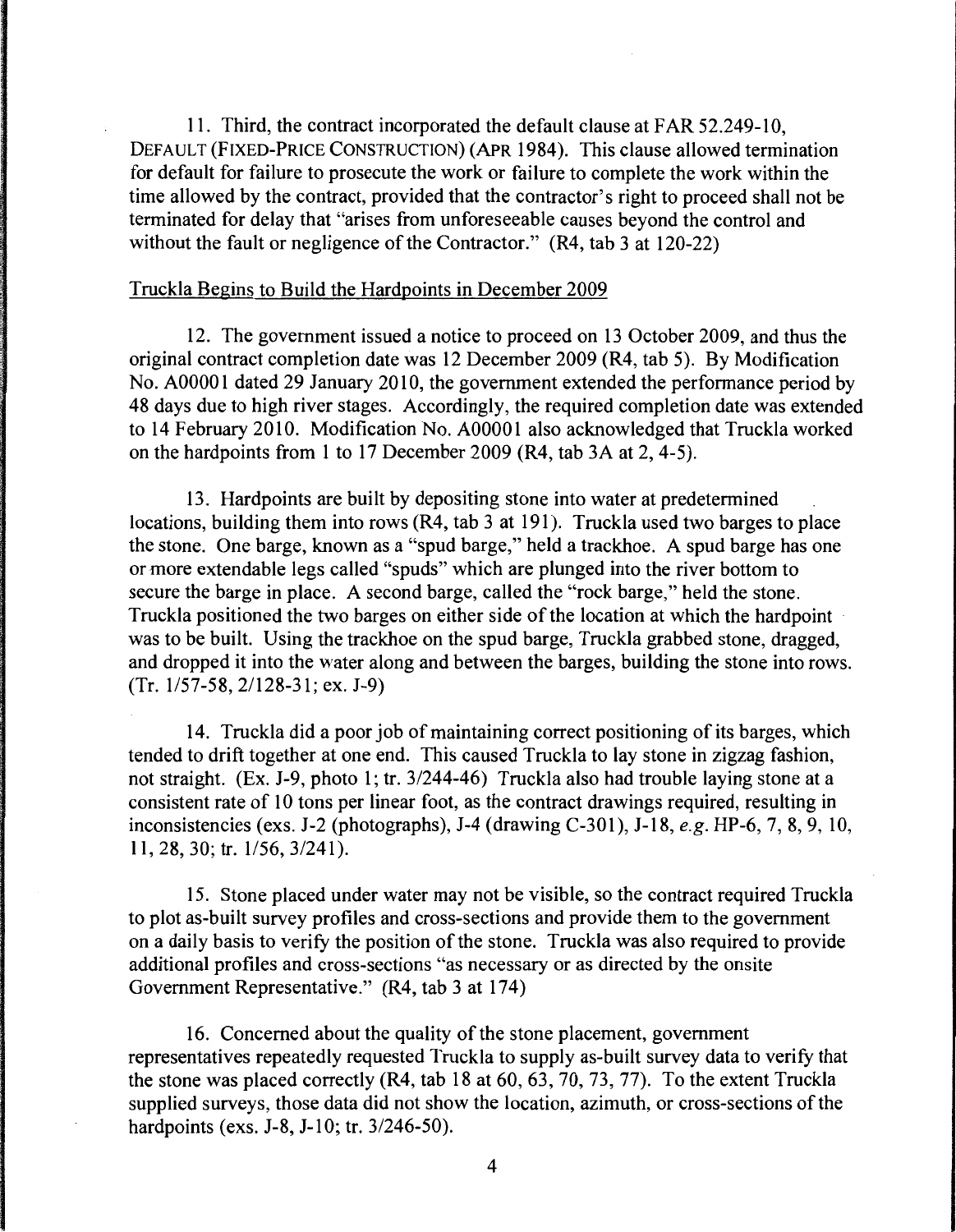17. On 18 December 2009, Truckla ceased construction because of high river conditions, which was followed by the contractual holiday time exclusion period starting 19 December 2009. Truckla did no further work during 2009. (R4, tab 3A at 5) Indeed as things turned out, Truckla performed no further construction at all (finding 35).

18. As of 17 December 2009, its last day before the exclusion period, Truckla had built all 15 hardpoints except that it had not "tied them in" (tr. 2/264-65). To "tie in" means to extend the stone from the hardpoints onto the bank (tr. 3/139).

#### Deficiencies in the Hardpoints

 $\overline{1}$ 

19. The Corps met with Truckla on 19 January 2010 to discuss concerns about the work (supp. R4, tab 6; R4, tab 6; tr. 2/194-97). Among other things, the government complained that the hardpoints were located in the wrong positions and shaped to incorrect dimensions, and that Truckla did not provide surveys showing their locations, cross-sections, and other dimensions (R4, tabs 7, 8). Truckla agreed to hire a subcontractor to perform as-built surveys and provide them to the government (supp. R4, tab 6).

20. The surveys confirmed that hardpoints did not meet the contract requirements. They were built in the wrong locations and laid along the wrong azimuths, they zig-zagged and were angled incorrectly. Because Truckla laid stone at inconsistent rates, it placed too much stone in some spots and not enough in others, resulting in inconsistencies in elevation, voids, and gaps. (Exs. J-2 (photographs), J-18, *e.g.* HP-6, 7, 8, 9, 10, 11, 28, 30; tr. 3/241, 1/56) We find that the stone was not "satisfactorily placed" pursuant to section 1.3.2 of the contract.

21. On 24-25 March 2010 the government notified Truckla that "none of the hardpoints... meet the contract requirements," and that they "var[ied] in elevation, azimuth, and section beyond the required tolerances," and the azimuth lines were "not straight" but "change direction in a zigzag fashion" (R4, tabs 6, 7). It summarized: "the work performed to date is much more deficient than we previously realized and that considerable rework will be required to bring the work into compliance with the contract" (R4, tab 6).

22. Nevertheless, the government said it would accept the mislocation of the hardpoints *provided that* Truckla corrected other deficiencies and tied them into the bank (R4, tab 7). The government characterized its provisional acceptance as an effort to mitigate Truckla's cost of corrective work (R4, tab 8). The government also criticized the "general lack of knowledge and experience by [Truckla's] onsite personnel in stone placement on a river utilizing floating plant." Noting that the Cracraft environment was more challenging than Island 86 and the importance of correct alignment even more critical for the dikes than for the hardpoints, the government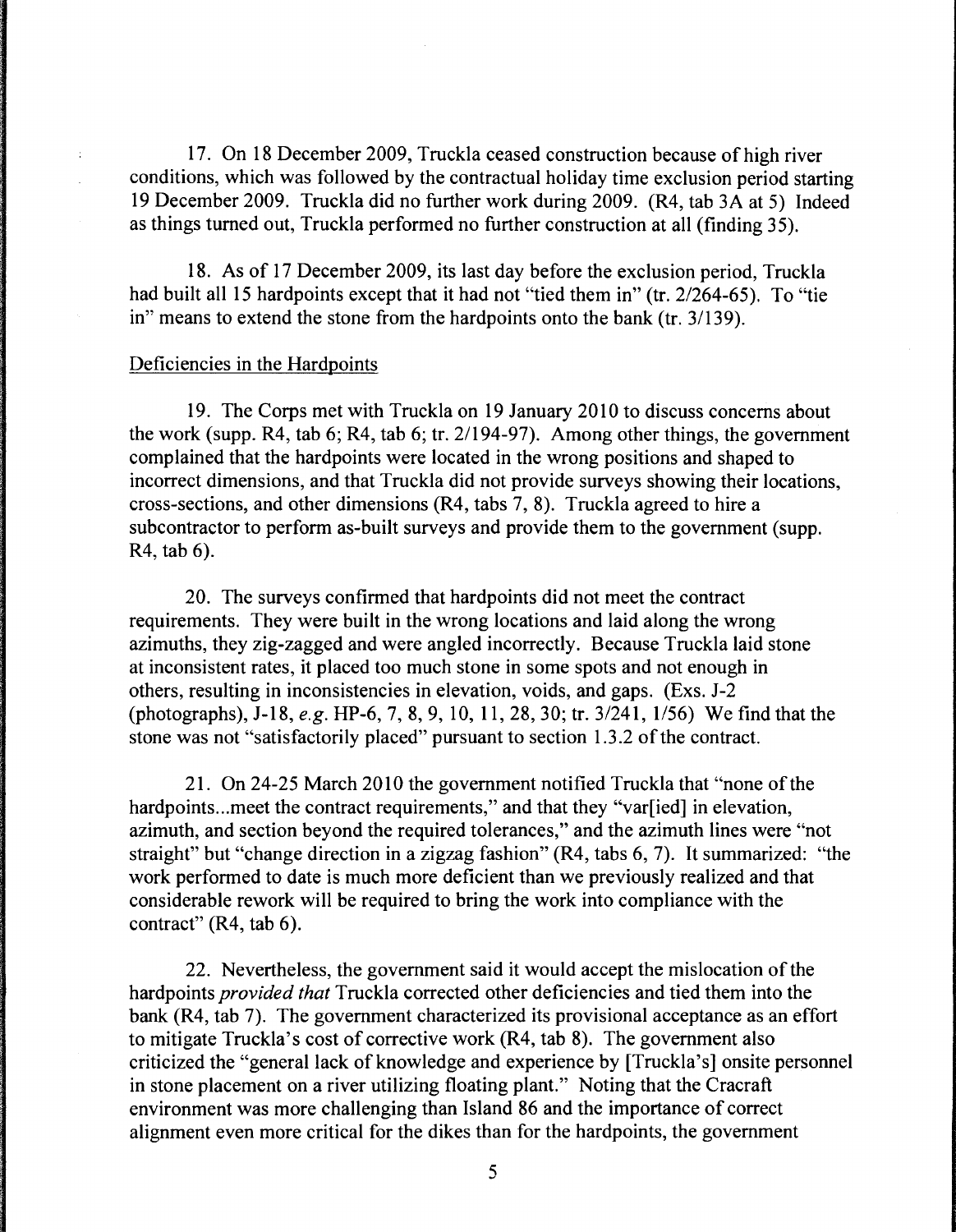directed Truckla to explain how it would improve operations to assure that it could satisfactorily perform. *(Id.)* 

23. Citing these deficiencies, the government refused to pay in full Truckla's invoice for a progress payment. In December 2009 Truckla had submitted an invoice seeking  $$582,102.00$  for 22,150 tons of laid stone (supp. R4, tab 15). In February 2010 the government notified Truckla that the government would pay for only 9,465 tons of stone, the quantity it said was minimally acceptable with only minor corrections required. The government paid \$248,740.20 for the stone plus \$60,000 for mobilization; it refused to pay more until Truckla corrected the hardpoints. (R4, tab 2 at 12, tab 10; supp. R4, tab 2 at 9-10, tab 17) It also refused to pay Truckla for the cost of the surveys, stating that compensation for surveys was included in the contract price and no additional compensation was due (tr. 21198-99; R4, tab 10). The 9,465 tons of stone accepted by the government comprised approximately 13 percent of the 68,290 tons in the contract (finding 3).

24. In its 9 April 2010 response, Truckla did not dispute that the hardpoints were deficient, but promised to correct the deficiencies and replace some of its personnel (supp. R4, tab 7). Indeed, even at trial, Truckla's owner conceded that the hardpoints did not conform to the contract requirements, acknowledging that they were mislocated and misaligned (ex. J-18; tr. 2/261-64 ).

## Lack of Progress During 2010

25. Meanwhile, work remained at a standstill. High river conditions prevailed during most of January, February, and March 2010, except for 9 days in January and 7 days in March. Truckla performed no work on the hardpoints during these periods apart from hiring a subcontractor to perform surveys in January 2010. (Supp. R4, tab 17 at 6; R4, tab 2 at 30, tab 3B at 3, 5) Truckla demobilized in February 2010, having decided to await a period when "better working conditions are favorable for an extended amount of time" (supp. R4, tab 17 at 6; R4, tab 3B at 3, 5).

26. From 1 April to 30 June 2010 the contract excluded work because of pallid sturgeon spawning season (R4, tab 3 at 150).

27. During the standstill, Truckla searched for a subcontractor to complete the remaining work (tr. 2/206-07). In March and April 2010 Truckla negotiated with Patton-Tully Marine, LLC (PTM) and exchanged draft subcontracts (exs. T-60, -63, -64; tr. 2/207, 218). At one point, attorneys for PTM and the Corps spoke directly (ex. T-70). PTM's availability, however, was limited. During 2010 it was only available in August. As it turned out, the river remained too high to work throughout the 2010 period that PTM said it was available. (R4, tabs 3C, 11, 12)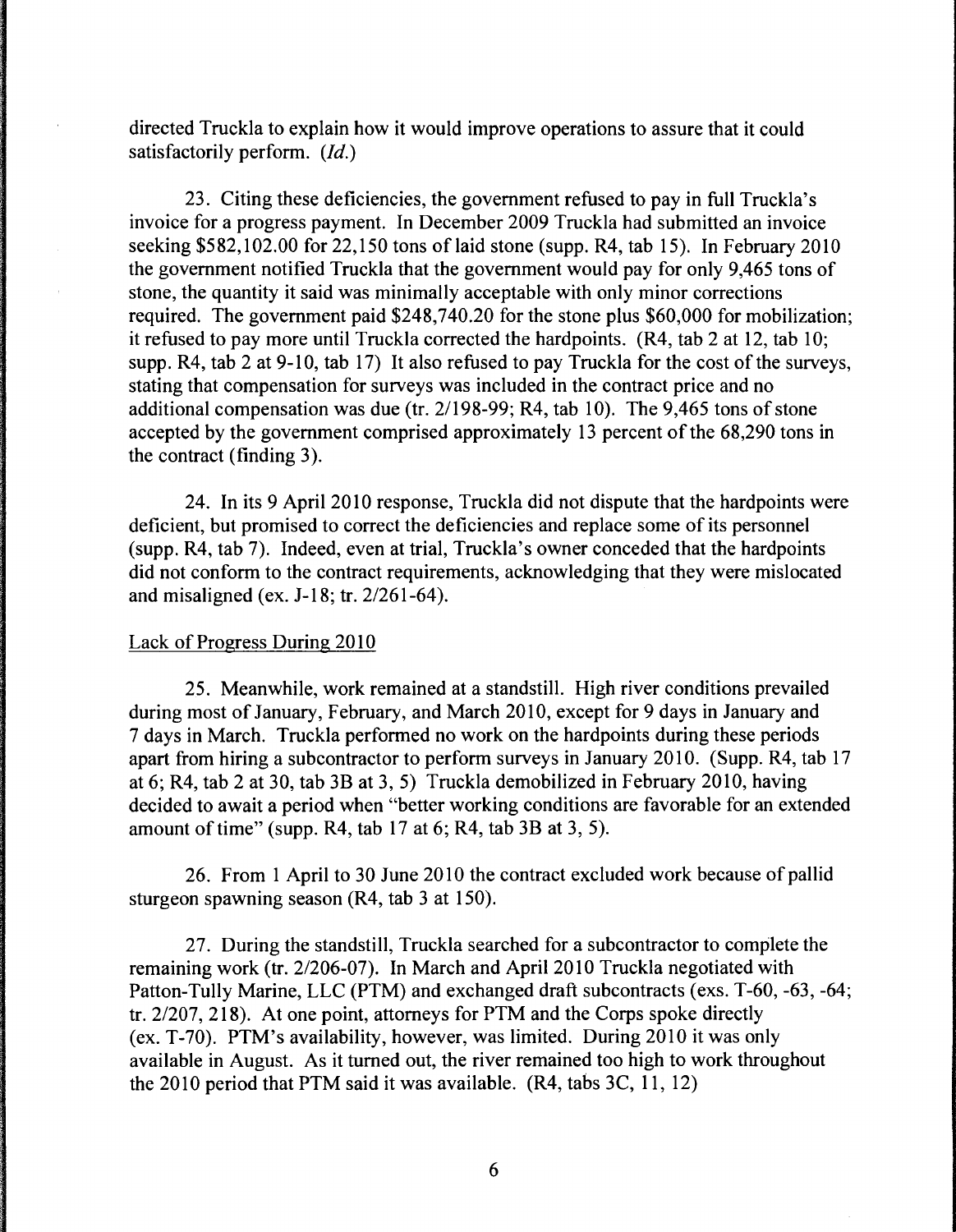28. Complicating matters, on 20 April 2010, a British Petroleum (BP) oil platform explosion occurred causing a massive oil spill in the Gulf of Mexico (tr. 2/219). The BP oil spill created demand for spud barges to support oil cleanup (tr. 2/219-20, 3/50-54). Meanwhile, on 7 May 2010, the government extended the contract by 70 days via Modification No. A00002; thus establishing a new completion date of 25 July 2010 (R4, tab 3B). During summer 2010, Truckla encountered difficulties finding spud barges to lease, even after contacting several equipment suppliers (tr. 2/218-24; exs. J-13, -14). In the past, Truckla had been able to rent a spud barge on short notice (tr. 2/169-70).

29. In June 2010 Truckla notified the government that it found another subcontractor, Upper Missouri River Corporation, to perform the remaining work (supp. R4, tabs 9, 10; ex. T-70). Ultimately, Upper Missouri declined to commit because it could not be assured of rock deliveries from Truckla's rock supplier (exs. J-13, -14; R4, tab 15 at 6). Truckla owed more than \$400,000 to its rock supplier, which threatened a collection action and refused to supply either rocks or barges to Truckla, stating that "barges and stone were no longer available for this contract" (R4, tab 15 at 6; supp. R4, tab 18 at 2). Truckla requested another progress payment, but the government again refused until Truckla corrected the hardpoints (supp. R4, tabs 18, 19; R4, tab 10; ex. J-16 at 26).

30. Apart from its own correspondence complaining about the government's partial progress payment, Truckla presented no evidence of its 2010 financial condition nor explanation why it did not pay the rock supplier (supp.  $R4$ , tabs 18, 19;  $R4$ , tab 10; ex. J-16 at 26).

### River Stages Allow Work, But Truckla Fails to Return

31. By 2 September 2010 river conditions were favorable and on 15 September 2010 the government informed Truckla that the contract performance period would restart on 20 September 2010 (R4, tab 11). Truckla responded on 16 September 2010 that it could not resume work because it was having difficulty lining up equipment and subcontractors and that the spud barges it previously leased were unavailable because of the BP oil spill (ex. J-14).

32. On 17 September 2010, the government reiterated that the performance period would restart on 20 September, stated that the contract completion date was 14 October 2010, and directed Truckla to submit a plan and schedule (R4, tab 12). In calculating the revised contract completion date, the government credited Truckla for 199 days of time extensions due to high river conditions (R4, tabs 3A, 3B, 3C). These time extensions, combined with the contractual work exclusion periods ( 19 December 2009 through 3 January 2010 and 1 April 2010 through 30 June of 2010) pushed the contract completion date to 14 October 2010 (R4, tabs 3C, 12).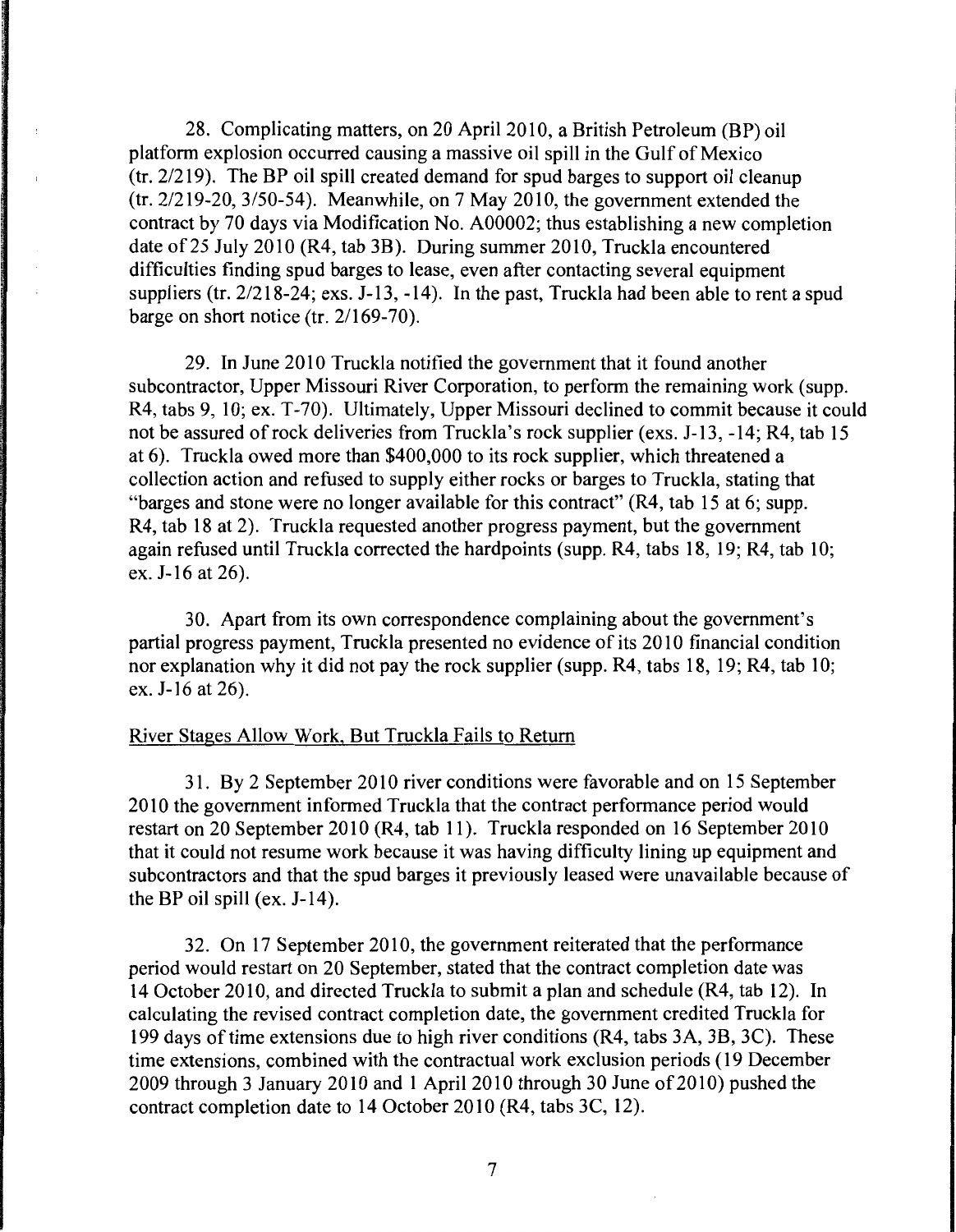33. Truckla did not return to the job, and in its 22 September 2010 response, did not provide a plan or schedule as the contracting officer requested. Rather, it asserted that it was unable to locate equipment to resume work due to the "BP situation." It said it had a "willing subcontractor" and requested to meet with the contracting officer and small business representative. Later, Truckla provided to the government a copy of Truckla's unsigned, marked-up April 2010 draft subcontract with PTM as evidence of PTM's willingness to perform. (R4, tabs 13, 14)

34. Meanwhile, PTM spoke directly to the contracting officer and at the contracting officer's request, provided a letter stating that PTM's availability for the project "could range from the Winter 2011 to the Summer 2011 subject to our work backlog and river stages." Significantly, PTM also stated it "does not have an agreement with Truckla Services for this work." (Tr. 2/42; ex. J-15; ex. T-59)

35. The 14 October 2010 completion date passed without Truckla returning to the job (R4, tabs 13, 14). As of that date, the status of the work had not changed since December 2009: 15 hardpoints at Island 86 had been constructed but not tied in to the bank; the hardpoints did not comply with the contract requirements as to location, azimuth, cross-section, or elevation; and many hardpoints zig-zagged and had voids and gaps, and no corrections had been made (finding 20). No work had been performed on the Lower Cracraft dikes (R4, tab 2 at 16). We find that Truckla did not complete the work within the performance period as extended.

## Truckla Defaults and the Government Terminates

36. The passing of the contract completion date led the government to issue a 10-day cure notice on 4 November 2010. The contracting officer asserted that Truckla failed to provide a plan for completion of the work, had not diligently prosecuted the work, and was endangering performance of the contract. She directed Truckla to submit a plan for cure, including a realistic schedule by close of business 12 November 2010. (R4, tab 14)

37. In its response on 12 November 2010, Truckla proposed to subcontract with PTM, who, Truckla now said, could complete the project in August 2011. Truckla blamed contract delays on the BP oil spill and blamed the government for the mislocation of the hardpoints. (R4, tab 15)

38. By separate letter dated 12 November 2010, PTM stated that it would be available to work either late July or August 2011 or "as soon as river stages are workable after these dates." PTM reiterated that it had not reached agreement with Truckla on pricing, work scope, or other terms, explaining:

> Before Patton-Tully Marine, LLC would comment (sic] to this work an agreement with Truckla Services must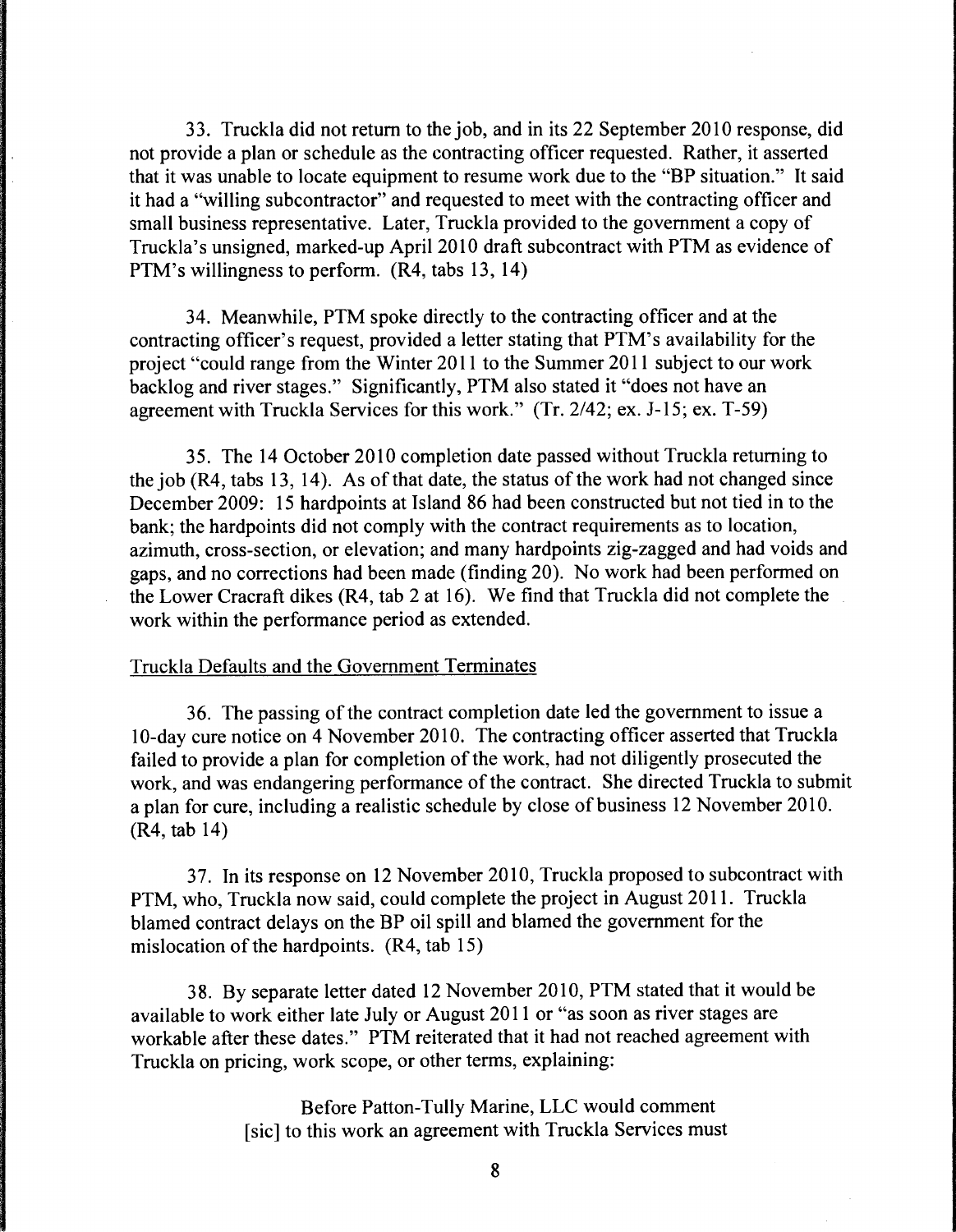be agreed to by both parties. This agreement to include as a minimum the work agreed to by Patton-Tully Marine, LLC, pricing for the work and payment guarantee. Patton-Tully Marine, LLC would accept no liability for work performed by others. All Terms in the agreement must be to Patton-Tully Marine, LLC approval.

(Ex. J-1)

39. The government issued a show cause notice on 18 November 2010 threatening to terminate for default (R4, tab 16). Truckla responded on 29 November 2010 reiterating its previous positions (R4, tab 17).

40. The contracting officer terminated Truckla's right to proceed on 14 December 2010 (R4, tab 2).

## The Surety Completes the Contract with PIM as Subcontractor

41. Pursuant to Truckla's performance bond, the government made a demand on Truckla's surety, Travelers Casualty and Surety Company. of America (Travelers), to complete the contract. Travelers executed a Takeover Agreement with the government on 22 June 2011 pursuant to which Travelers agreed to complete performance of the contract (ex. J-5).

42. The Takeover Agreement provided, among other things:

[T]he Government and Surety agree that the quantity of stone currently in place on Island 86 hardpoints that can be considered acceptable for payment purposes once the Government's required remediation work is complete is 16,791 tons. Of this quantity, payment for 9,465 tons was previously made to the Contractor prior to termination ... [T]he Government and Surety agree that an additional 5,061 tons of stone are required for the Government's required remediation work to the Island 86 hardpoints. Upon completion of the Government's required remediation work ... the Government shall issue payment to the Surety for the 7,326 tons placed by Contractor prior to termination and the 5,061 tons required for the government's required remediation for a total payment for 12,387 tons....

With regard to the Lower Cracraft dikes, the agreement indicated that a balance of 50,438 tons (not to exceed 72,290 tons) needed to be placed in order to complete that portion of the contract. (Ex. J-5 at 3; ex. T-2 at 2)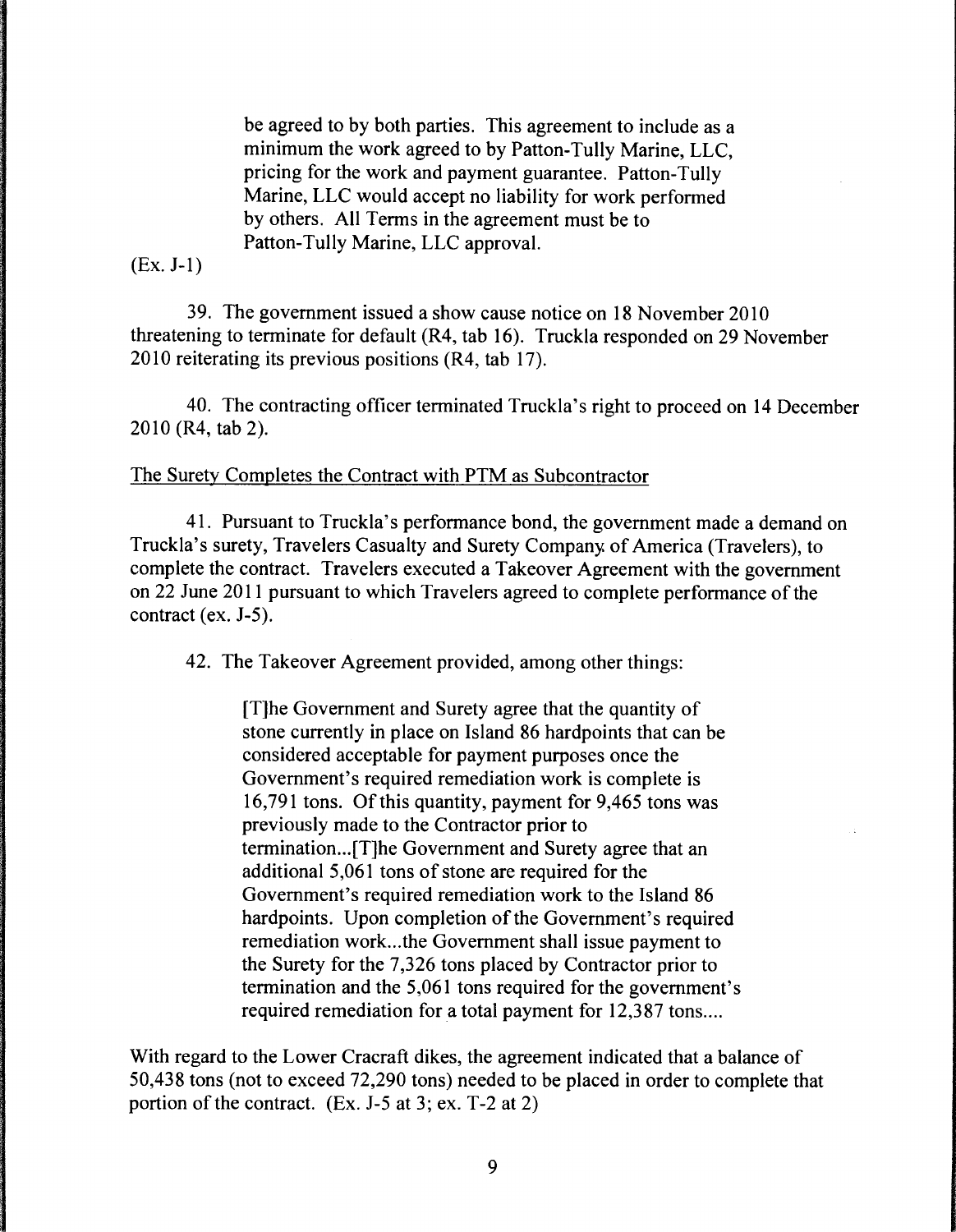43. Travelers hired PTM to perform the completion work (ex. J-5 at 2). The record demonstrates that Travelers requested that the Corps identify potential contractors, and the Corps provided the names of all contractors that had done river work with the Vicksburg District, a list of contractors holding certain multiple award contracts, and a list of contractors that had bid on the present contract (tr. 1/242). We find no evidence that the government recommended or directed travelers to use PTM to complete the contract.

44. PTM completed the contract in August 2011. It did not lay additional stone to remediate the hardpoints. (Tr. 1/92-95; ex. T-1 (Daily Logs, 4-7 Aug. 2011)) To correct the alignment and elevations of the hardpoints, PTM rearranged mislaid stone and placed it into voids or gaps (tr. 1/56-59). It was unable to locate all the mislaid stone (tr. 1/59), nor could it quantify the rock PTM moved to remediate the hardpoints (tr. 1/138).

45. Even after the remedial work, the hardpoints remained in the wrong locations and along incorrect azimuths. As one government quality assurance representative testified, "[t]o get [the hardpoints] within the requirements of the contract on the correct structural azimuth line, most of them would have had to have been entirely removed. And that's almost impossible." (Tr. 1/129-30) He continued, "We did everything we could to try to make them at least acceptable, even though they were still in the wrong place, totally" (tr. 1/138).

#### Basis for the Termination Decision and Truckla's Excuses for Nonperformance

46. In her written decision dated 14 December 2010, the contracting officer justified the termination on the ground that Truckla failed to complete the contract on time and did not propose a realistic, acceptable plan for cure. She found that Truckla had completed only 13 percent of the work and the remaining 87 percent had either not been performed (none on the Lower Cracraft dikes), or was improperly performed (Island 86 hardpoints). (R4, tab 2 at 13-26) She reviewed the contract terms and considered, but rejected, Truckla's assertion that the BP oil spill caused the delay, noting that other Corps contractors successfully located spud barges *(id.* at 1-7, 17-23). She rejected Truckla's assertions that the government caused delay or caused Truckla to mislocate the hardpoints *(id.* at 13-26; tr. 1/198-200, 208-11).

4 7. Truckla timely appealed the termination decision on 11 March 2011. This appeal was docketed as ASBCA No. 57564 (R4, tab 1).

48. At the hearing, the contracting officer elaborated that Truckla's proposal to subcontract to PTM was too uncertain to be accepted and that Truckla did not provide "verifiable assurances" that it could complete the contract (tr. 1/198-200, 208-11). She testified that she had not heard of any other contractors requesting extensions because of equipment supply problems and that "multiple contractors" were available to perform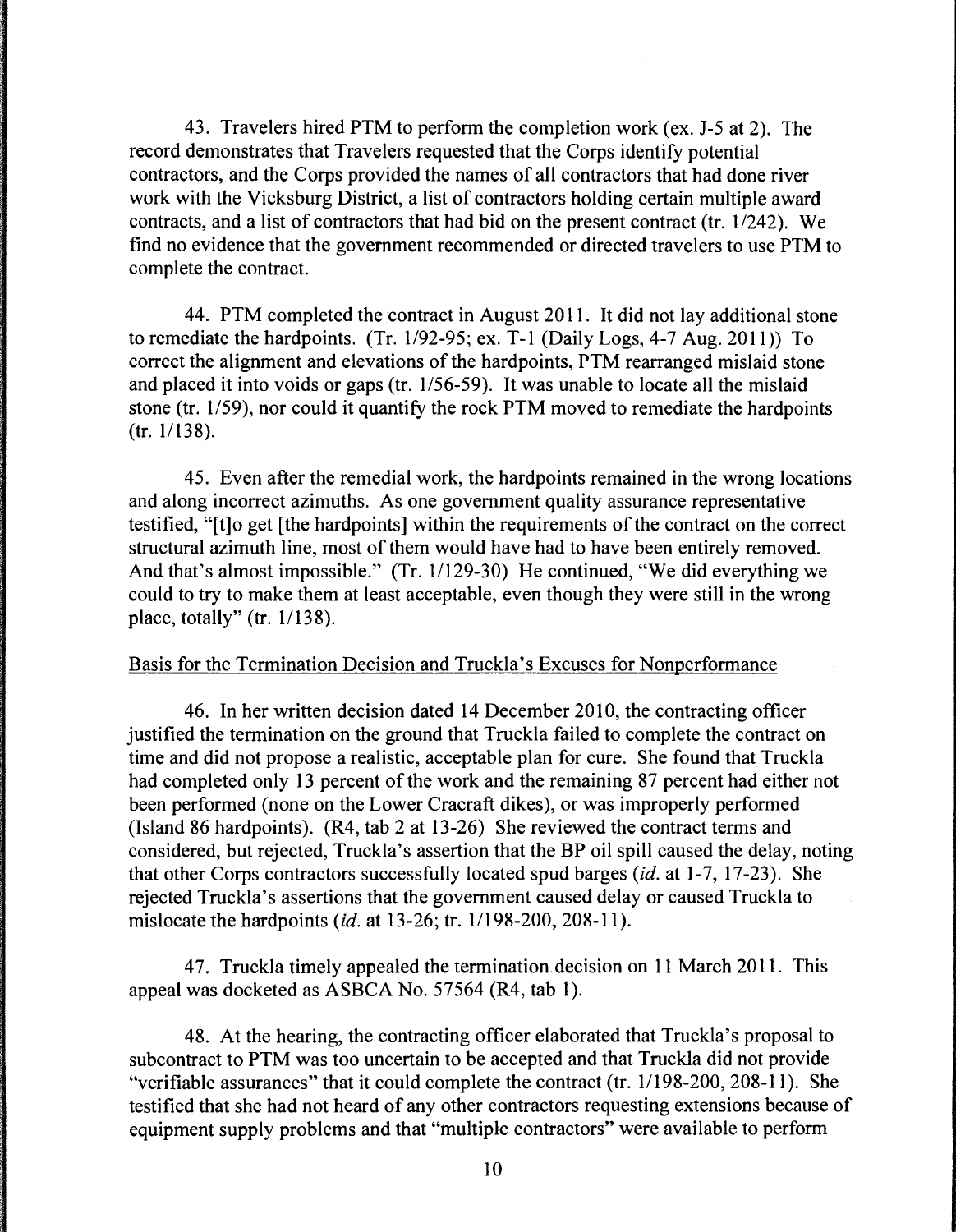the work (tr. 1/218-19). While the job was not urgent, she said it must be completed "sooner rather than later" to prevent erosion and "more damage happening," especially because finding a replacement contractor could take time (tr. 1/220, 222-24, 226). She testified that she considered the essentiality of Truckla as a supplier under other contracts and its ability to liquidate loans and payments (tr. 1/226-27). We find, based on the record, that her actions were reasonable.

## Were the Hardpoints Serving Their Purpose?

49. In challenging the default termination, Truckla argues that the hardpoints served their intended purpose of preventing bank erosion, citing its expert, Mr. Hannoura, who testified that no erosion appeared in photographs taken in January 2011 (tr. 3/175-201; ex. J-2; app. hr. at 18).

50. The government's expert, Freddie Pinkard, however, testified that erosion develops over time, sometimes years (tr. 4/15). Mr. Pinkard credibly explained that gaps and voids in the hardpoints-such as those left by Truckla's operation (findings 14, 20)-expose the bank to increased risk of erosion:

> As I had mentioned before when that flow goes around that structure or through those gaps it accelerates. So in the long term you have the potential for that erosion to occur. When that erosion occurs it's going to scour the bed of the channel, it's going to create a hole. And when that hole is created the stone that's adjacent to it is going to fall in that hole. So you will reduce the volume of stone that you actually have in that structure.

(Tr. 4/15) Mr. Pinkard's testimony persuades us that photos taken in January 2011 - approximately one year after Truckla stopped work – are insufficient to establish that the hardpoints were preventing bank erosion or would continue to do so.

51. Truckla also cited testimony of a government employee who relied upon flyover pictures taken in 2012 to conclude that the hardpoints were - at that time - serving their purpose (tr. 3/88, 96-97; ex. J-17). Those photographs were taken after PTM finished remedial work in August 2011 (findings 44-45), and thus do not reflect the performance of the hardpoints as Truckla built them. Thus we find that these photographs do not establish that the hardpoints as built by Truckla were serving their intended purpose.

## Did the Government Cause Truckla to Build the Hardpoints in the Wrong Locations?

52. The contract required the government to establish control points, *i.e.*  "base lines and bench marks," at each work site, to include "two iron pins with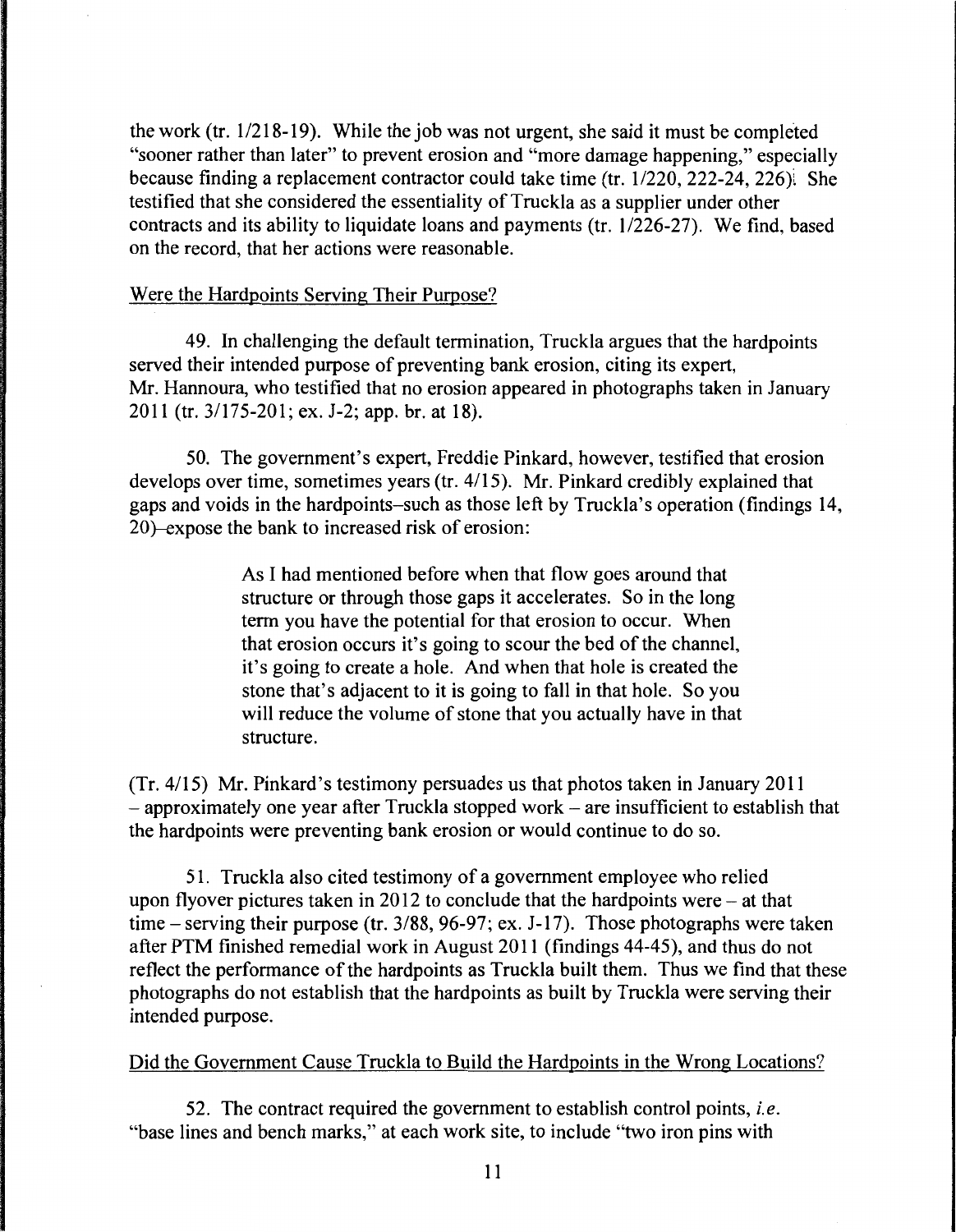elevations for vertical as well as horizontal control at each location." The contract locations were Island 86, Dike 2-R and Dike 3-R. Then, "[f]rom the base lines and bench marks established by the Government," Truckla was required to "complete the layout of the work and ... be responsible for all measurements that may be required for the execution of the work to the location and limit marks prescribed in the specifications or on the contract drawings. (R4, tab 3 at 93, 176, 190) The contract incorporated FAR 52.236-17, LAYOUT OF WORK (APR 1984), which provides that "[t]he Contractor shall lay out its work from Government-established base lines and bench marks indicated on the drawings, and shall be responsible for all measurements in connection with the layout."

53. The Corps provided more than two control points at Island 86, as evidenced by the testimony that two government employees located at least six control points at Island 86 after Truckla left the site (tr. 1/41-47). Truckla's employee admitted that he did not search for the government's control points at Island 86 (tr. 2/151-52). Accordingly we find that the government provided more than two control points at Island 86, but Truckla did not locate them because it did not search for them.

54. Truckla asserts that the government quality representative advised Truckla to establish hardpoint locations using a global positioning system (GPS) (app. hr. at 8). The testimony it cited does not support this assertion. The testimony established that one Corps employee relayed a comment from another Corps employee that Truckla "might not never find" the control points for the Cracraft dikes, but no mention was made of using a GPS. (Tr. 2/139) We find that the government did not direct Truckla to locate control points with a GPS device.

55. On 31May2011, Truckla submitted a certified claim seeking payment in the amount of \$407,487.35 for three items: (1) \$349,944.48 for stone laid to build the hardpoints for which Truckla was not previously paid; (2) \$26,872 for performance bond costs; and (3) \$30,670.87 for surveys performed in January 2010. Truckla contends that it placed 22, 781 tons of stone on the hardpoints, and was only paid for 9 ,465 tons of stone, thus it claims it was not paid for 13,316 tons of stone. (Supp. R4, tab 4)

56. Truckla also sought damages in an amount to be determined for reputational harm and loss of future business and sought to convert the default termination into a termination for convenience (supp. R4, tabs 3, 4).

57. The contracting officer denied the claim for payment by written decision dated 22 July 2011 (supp. R4, tab 2). She concluded that Truckla had placed only 9,465 tons of stone in a manner that could be made acceptable with corrections that Truckla never performed *(id.* at 12).

58. Truckla timely appealed the contracting officer's denial of its monetary claim on 25 August 2011 (supp. R4, tab 1). This appeal was docketed as ASBCA No. 57752.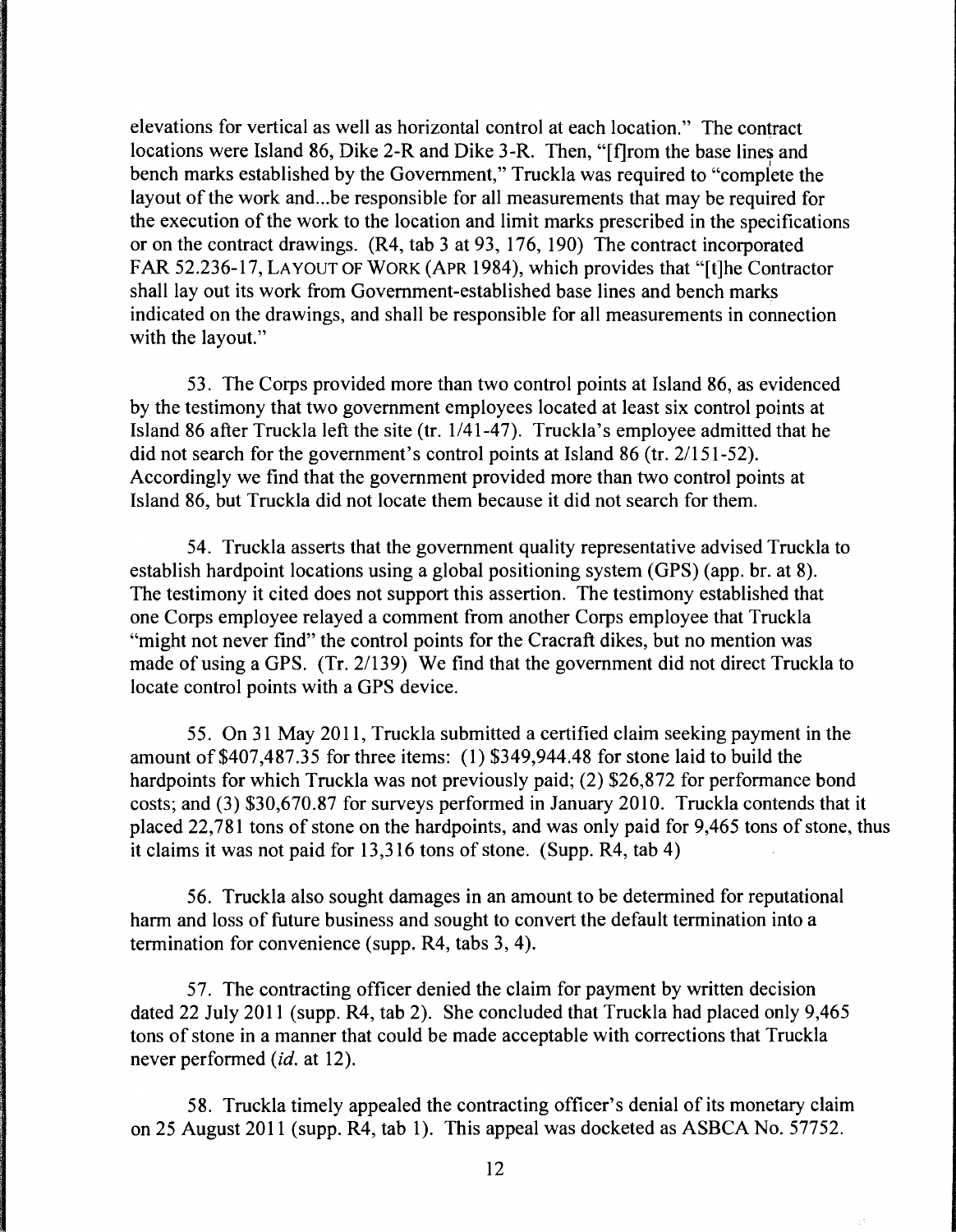#### DECISION

We address first the termination for default in ASBCA No. 57564, then Truckla's claim for payment in ASBCA No. 57752.

### I. ASBCA No. 57564: The Termination for Default

The legal standards for a default termination are well established. Under the default clause, in this case FAR 52.249-10, DEFAULT (FIXED-PRICE CONSTRUCTION) (APR 1984), the government may terminate a contract for default when the contractor, without excuse, fails diligently to prosecute the work or fails to complete the work within the time prescribed by the contract. The government bears the burden to prove that its termination was justified. *Lisbon Contractors, Inc. v. United States,*  828 F.2d 759 (Fed. Cir. 1987); *New Era Contract Sales, Inc.,* ASBCA No. 56661 *et al.,*  11-1 BCA 134, 738 at 171, 022. If the government establishes a *prima facie* case justifying the termination, the burden shifts to the contractor to prove the default was excusable. *ADT Constr. Grp., Inc.*, ASBCA No. 55358, 13 BCA 135,307 at 173,312 (citing *Empire Energy Management Systems, Inc.,* ASBCA No. 46741, 03-1 BCA **1** 32,079 at 158,553).

In this appeal, the government carried its burden to establish a *prima facie* basis for the default termination: Truckla failed to complete the work within the contract period of performance (finding 35). Failure to complete the contract work is a *prima facie* basis for a default termination. *See, e.g., Lean Construction and Engineering Co.,*  ASBCA No. 59016, 16-1 BCA  $\text{\textdegree{}}36,375$  at 177,334 (holding that failure to complete work within the performance period establishes *prima facie* case that termination for default was proper). The burden thus shifts to Truckla to prove its default was excusable.

Truckla offers three independent reasons for excusing its nonperformance. First, it contends that the contract was wrongfully terminated because the contracting officer's decision was arbitrary, capricious, or an abuse of discretion (app. br. at 18-31). Second, it contends that the corps should have granted an excusable delay as a result of the BP oil spill *(id.* at 31-38). Third, it contends that its performance was excused because the government materially breached the contract, by failing to establish "iron pin" benchmarks that were to be used to determine the proper location and azimuth of the hardpoints *(id.* at 38-39).

For the reasons explained below, Truckla has not carried its burden of proof. We deny the appeal and sustain the default termination.

# A. The Government Did Not Abuse its Discretion

Truckla contends that the default termination was arbitrary, capricious, or an abuse of discretion (app. hr. at 18-31 ). The standard of proof to show abuse of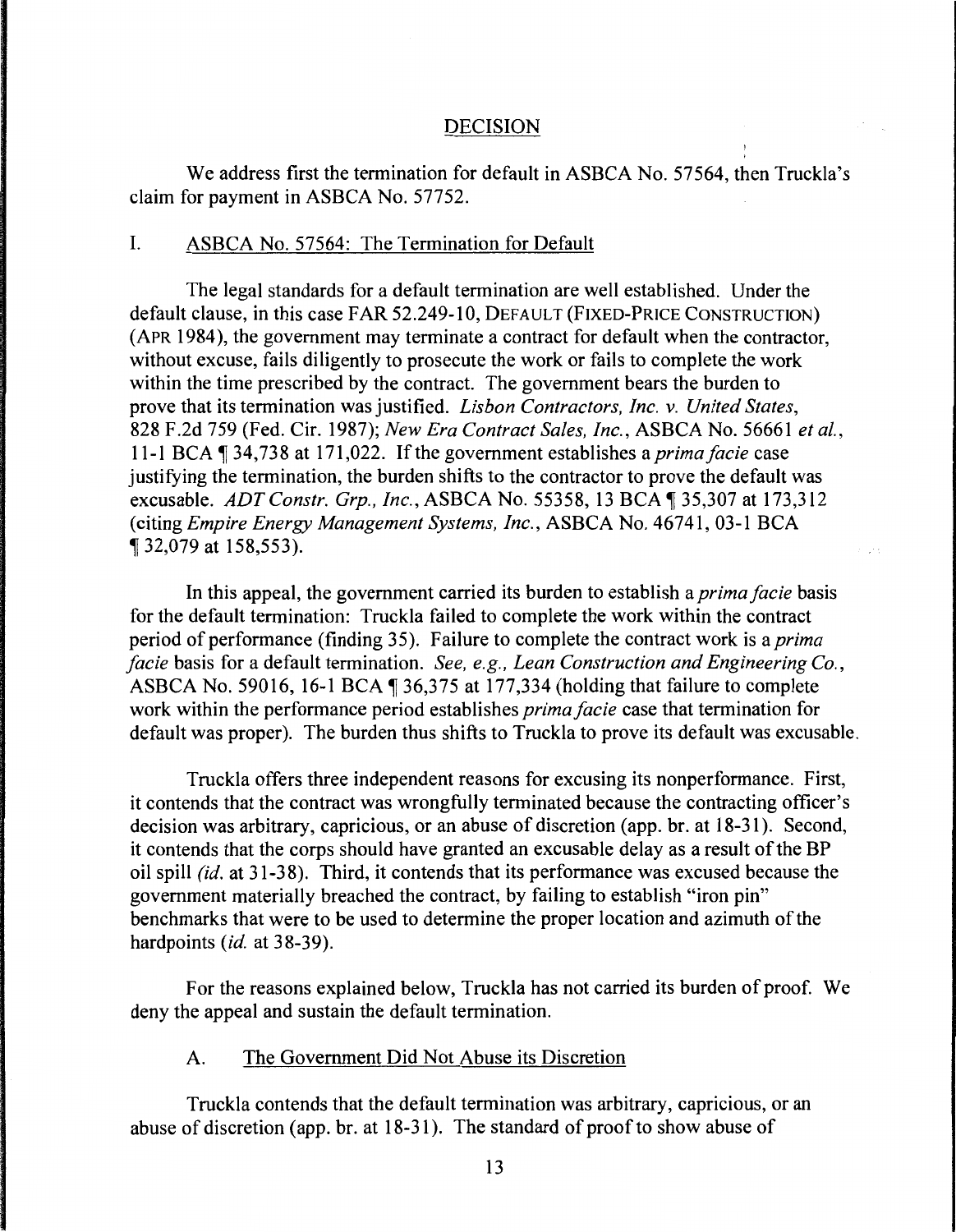discretion is very high. *Empire Energy*, 03-1 BCA ¶ 32,079 at 158,553. To determine whether a termination was an abuse of discretion, the Board considers (1) whether the contracting officer acted with subjective bad faith; (2) whether the contracting officer had a reasonable, contract-related basis supporting the decision; (3) the amount of discretion vested in the contracting officer; and (4) whether a proven violation of relevant statutes or regulations can render a decision arbitrary and capricious. *McDonnell Douglas Corp. v. United States,* 182 F .3d 1319, 1326 (Fed. Cir. 1999); *Empire Energy,* 03-1 BCA ¶ 32,079 at 158,553.

Truckla raises no issues concerning the third and fourth factors. The contracting officer possesses broad discretion to decide whether to terminate for default, *ADT Constr.,* 13 BCA  $\parallel$  35,307 at 173,312, and the contracting officer did not violate any statute or regulation.

Truckla's arguments focus on the first and second factors, challenging the government's rationale for the termination and alleging bad faith. It contends that the contracting officer's stated rationale for the termination  $-$  that Truckla failed to complete the contract within the performance period  $-$  was arbitrary. No contractor, it contends, could have completed the work sooner than Truckla proposed to complete it, using PTM as subcontractor, in August 2011 (app. br. at 20, 31 ). Truckla contends that it was arbitrary for the contracting officer to require a guarantee that PTM would perform when she knew that PTM was willing *(id.* at 25-26). The result of the termination, according to Truckla, is that the government obtained the same work on the same schedule but at allegedly higher cost than the original contract price (with the overage passed on to Truckla) *(id.* at 16).

Truckla fails to carry its burden. The contemporaneous evidence contradicts nearly every Truckla assertion regarding its proposal to complete the work using PTM as subcontractor. Truckla asserts that it had "had an agreement ready with PTM" (finding 33; app. br. at 24). PTM stated at the time that it "does not have an agreement with Truckla" (findings 34, 38). What Truckla calls a subcontract agreement was an unsigned, marked-up draft (findings 27, 33). Truckla downplays the lack of signature, suggesting that the agreement was in place but for a signature (app. br. at 24, 26). At the time, however, PTM stated twice that no agreement existed and specifically identified material terms on which there was no agreement, such as price, work scope, liability, and payment terms (finding 38). Furthermore, PTM hedged on committing itself to a schedule. PTM initially suggested it might be available during a range between winter 2011 to summer 2011 (finding 34 ), then later suggested "late July or August 2011" or "as soon as river stages are workable after these dates" (finding 38).

Confronted with the lack of agreement on price or other material terms, PTM's repeated insistence that it had no agreement with Truckla, and its shifting, caveated schedule, the contracting officer was within her discretion to conclude that Truckla's plan to complete the work with PTM was not reasonably certain. It was not reasonably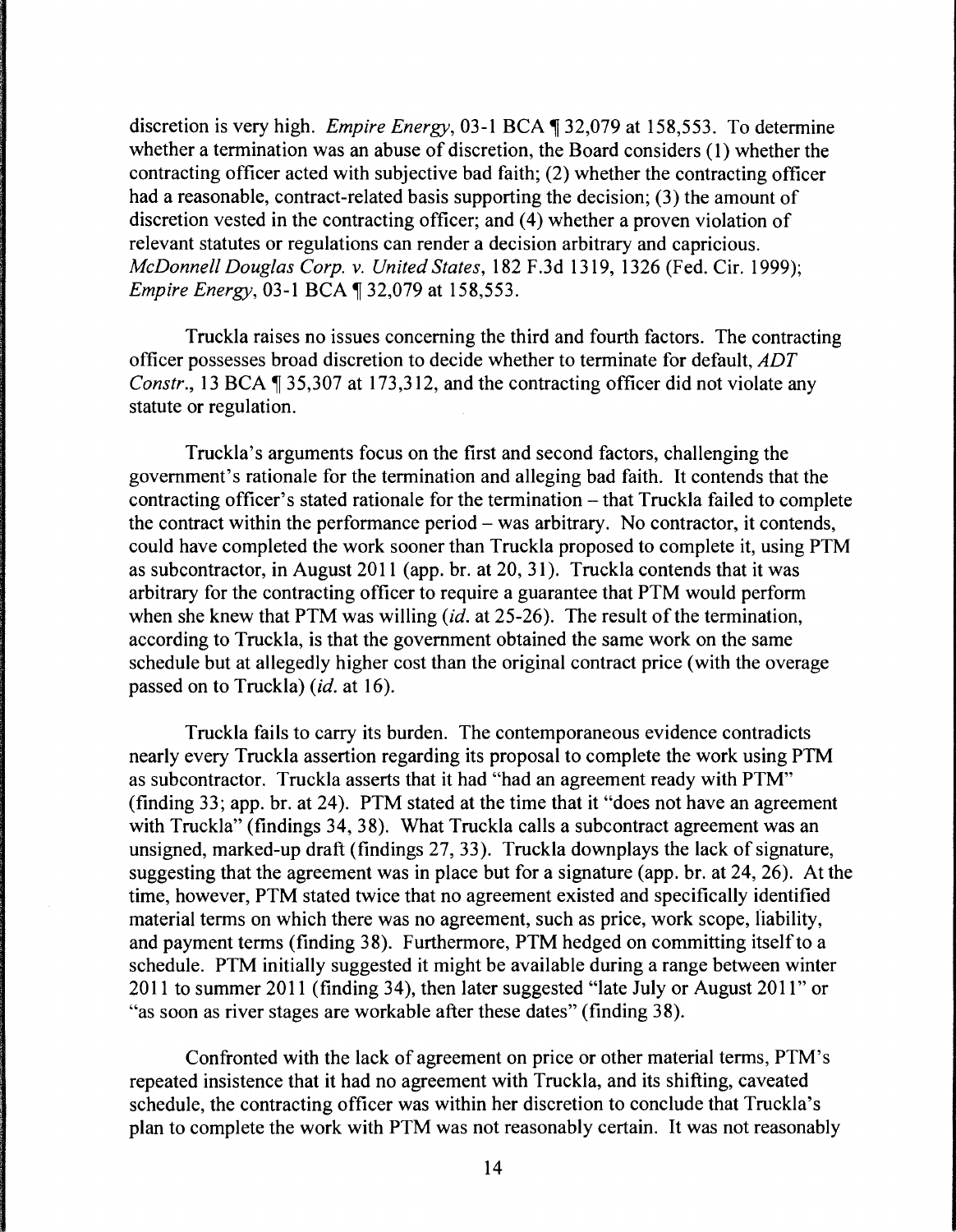certain to be completed on the schedule or at the price proposed by Truckla. The contracting officer did not require a "guarantee" as Truckla characterizes it (app. br. at 25-26), but rather reasonable certainty. Truckla failed to provide it. ;

Furthermore, Truckla asserts that its failure to complete the work within the contractual period of performance was a mere "technical" default and a pretext to get rid of Truckla. It asserts that the work was not urgent because the hardpoints were serving their intended purpose. (App. br. at 20-21, 27) Truckla analogizes to *Darwin Construction Co. v. United States, 811 F.2d 593 (Fed. Cir. 1987) and its progeny (app. br. at 20-21).* 

The evidence refutes this theory. In *Darwin,* the Federal Circuit held that a default termination that was done "solely to rid the Navy of having to further deal with" the contractor was an abuse of discretion, in circumstances where the reason given for the termination was found to be a pretext, which the court called a "technical default." 811 F.2d at 595. In the *McDonnell Douglas* A-12 aircraft litigation, the Federal Circuit clarified *Darwin,* explaining that the technical default theory bars only a termination for default in which there is "no considered nexus between the default termination and the contractor's performance under the contract." Because in the A-12 termination, the government identified a nexus between the contractor's performance and the termination, the Court reversed a lower court decision overturning the termination. *McDonnell Douglas,* 182 F.3d at 1326.

Here, the contracting officer articulated a clear nexus between Truckla's performance and the default termination: Truckla did not complete the contract within the performance period (finding 35). Unlike in *Darwin,* where the contractor completed 65 percent of the work satisfactorily and the grounds for default were found to be pretextual, here Truckla satisfactorily placed only 13 percent of the stone and performed poorly (findings 20, 23). Unlike in *Darwin,* here, the government's justification was not a pretext. The contracting officer expressed reasonable and credible concerns that delay could exacerbate bank erosion because of the gaps and voids in the hardpoints left by Truckla's poor construction technique (findings 48, 50).

We also reject Truckla's allegations that the government acted in bad faith (app. reply at 10-13), which we interpret as an allegation that the government breached its duty of good faith and fair dealing. "Every contract imposes upon each party a duty of good faith and fair dealing in its performance and enforcement." *SIA Construction, Inc., ASBCA No. 57693, 14-1 BCA*, 135,762 at 174,986, (citing *Metcalf Construction Co., v. United States,* 742 F.3d 984, 990 (Fed. Cir. 2014)). A breach of duty of good faith and fair dealing may be shown by proving, *inter alia,* a lack of diligence, willful or negligent interference, or failure to cooperate. *Malone v. United States,* 849 F.2d 1441, 1445 (Fed. Cir. 1988).

When the government is accused of breaching the duty of good faith and fair dealing, we examine the reasonableness of its actions, considering all of the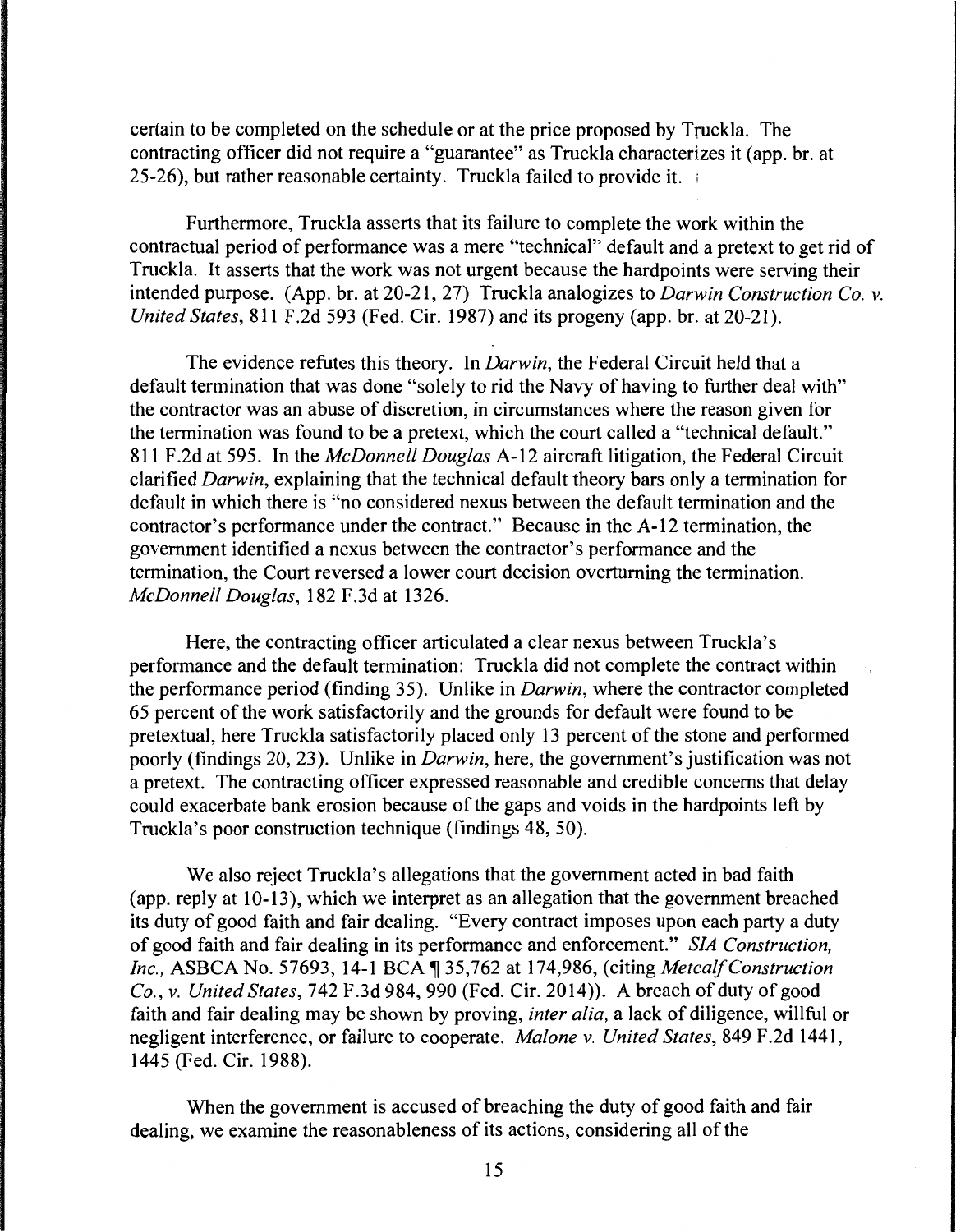circumstances. *Free* & *Ben, Inc.,* ASBCA No. 56129, 09-1 BCA ~134,127 at 168,742. Truckla infers bad faith from various government actions, such as its refusal to grant time extensions, all of which we found to be reasonable (finding 48). Accordingly, Truckla's argument to the contrary must fail.

Finally, we reject Truckla's contention that the contracting officer's consideration of the factors set forth in FAR 49.402-3(f), Procedure for Default (app. br. at 22-31), constitutes an abuse of discretion *(id.* at 22-28). This provision generally instructs contracting officers in how to carry out default terminations. Subsection 3(f) lists factors to be considered in determining whether to terminate a contract for default.<sup>3</sup>

<sup>3</sup> Subsection (f) provides:

The contracting officer shall consider the following factors in determining whether to terminate a contract for default:

( 1) The terms of the contract and applicable laws and regulations.

(2) The specific failure of the contractor and the excuses for the failure.

(3) The availability of the supplies or services from other sources.

(4) The urgency of the need for the supplies or services and the period of time required to obtain them from other sources, as compared with the time delivery could be obtained from the delinquent contractor

(5) The degree of essentiality of the contractor in the Government acquisition program and the effect of a termination for default upon the contractor's capability as a supplier under other contracts.

(6) The effect of a termination for default on the ability of the contractor to liquidate guaranteed loans, progress payments, or advance payments.

(7) Any other pertinent facts and circumstances.

FAR 49.402-3(f).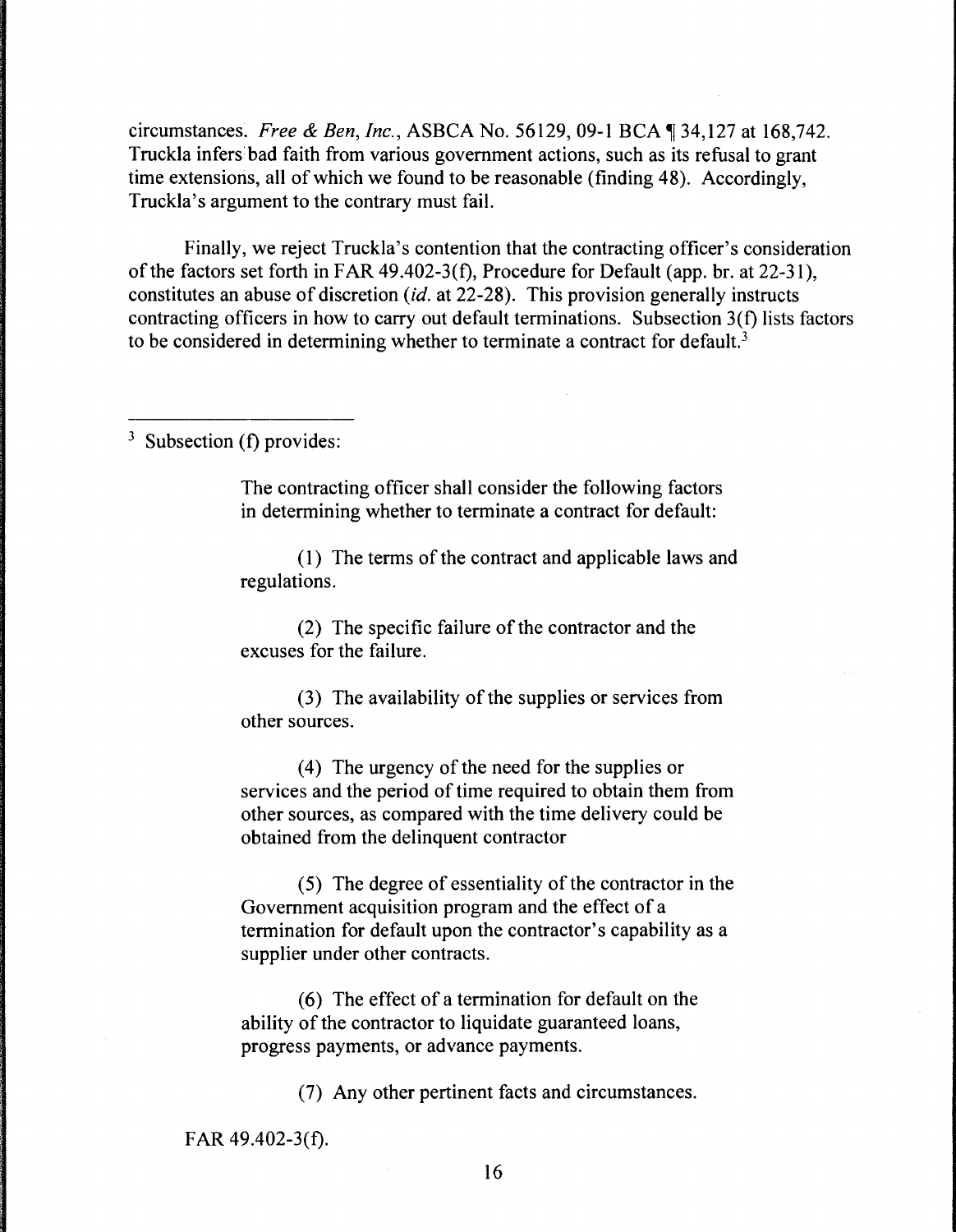It is well settled that this regulation does not confer rights on the defaulting contractor, *All-State Constr., Inc.* ASBCA No. 50586, 06-2 BCA ¶ 33,344 at 165,342, and failure to consider one or more of the factors does not require a default termination to be converted into a termination for convenience. *DCX, Inc. v. Perry,* 79 F .3d 132, 135 (Fed. Cir. 1996). Indeed, determination whether to terminate for default requires judgment and is a not mechanical box-checking exercise. The contracting officer's consideration of these factors is merely one element in evaluating whether there has been an abuse of discretion. *Michigan Joint Sealing, Inc.,* ASBCA No. 41477, 93-3 BCA ¶ 26,011 at 129,323-24.

Based on the review of the record, the contracting officer reasonably considered the relevant factors in FAR 49.402-3(f). She reviewed the applicable contract terms and law. She paid considerable attention to Truckla's specific failures and its excuses for failure. She considered the availability of services from other sources, the urgency of the services, and the time required to obtain them from other sources. She paid less attention to the degree of Truckla's essentiality to the government or the effect of a termination on Truckla's ability to liquidate guaranteed loans, progress payments, or advance payments. (Finding 48) Overall, we hold that the contracting officer's consideration of these factors sufficient in the circumstances of this appeal despite Truckla's assertions to the contrary.

## B. The BP Oil Spill Did Not Cause Truckla's Delay

Truckla contends that its failure to complete the work on time was the result of the BP oil spill, which Truckla contends was an excusable delay. Truckla contends that the BP oil spill caused an acute shortage of spud barges when river stages would have permitted work, and Truckla could not locate spud barges in time to complete the contract. (App. br. at  $34-36$ )

The government does not dispute that the BP oil spill complicated Truckla's efforts to locate spud barges. It argues rather that Truckla was at fault because it failed to secure spud barges with long-term leases, and because it failed to pay a supplier, impairing Truckla's ability to secure other suppliers and subcontractors who had access to spud barges. The government notes that other contractors on Corps water projects during the same period did not report problems locating spud barges. (Gov't br. at 12-14; finding 48)

We have carefully examined the evidence regarding Truckla's difficulty locating spud barges. While demand for spud barges intensified during summer and fall 2010 (finding 28), Truckla has not carried its burden to prove that the BP oil spill was an excusable delay under the default clause, for two reasons.4 First, Truckla located at least

<sup>&</sup>lt;sup>4</sup> We do not attribute fault or negligence to Truckla arising from its failure to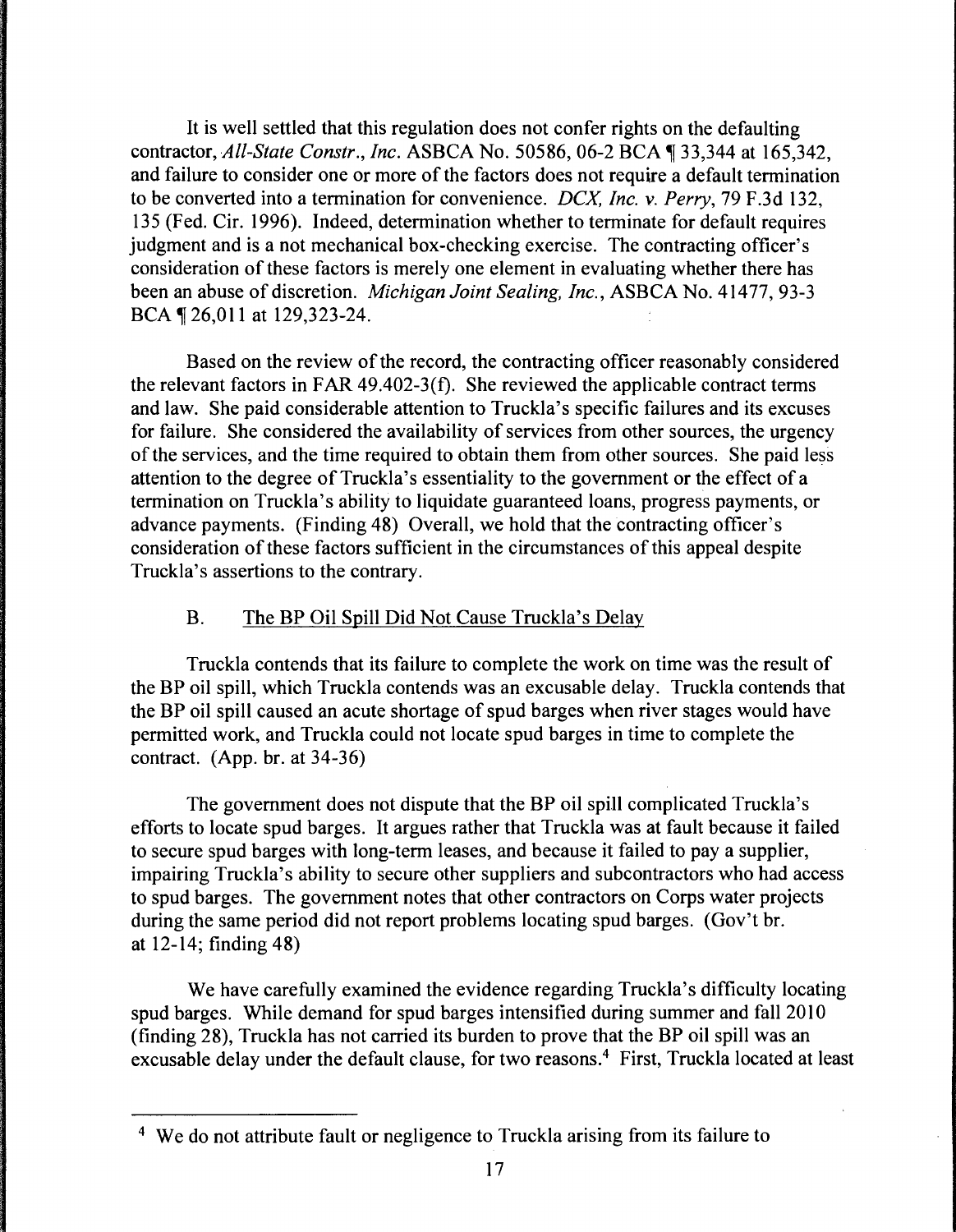two subcontractors to perform the remaining work, PTM and Upper Missouri River Corporation (findings 27, 29). However limited the availability of spud barges, that limitation did not cause Truckla's delay, because Truckla found other potential subcontractors to complete the work. Each potential subcontractor did not complete the work within the performance period for reasons apart from the BP oil spill. PTM was unavailable during the performance period at times coinciding with favorable river stages (findings 27, 34, 38), and Upper Missouri declined the job because Truckla's rock supplier cut off Truckla's supplies for nonpayment (finding 29).

Second, Truckla's fault or negligence contributed to its inability to secure spud barges or a subcontractor with access to them. Its failure to pay the rock supplier led that supplier to refuse to supply Truckla with rocks or barges, which caused Upper Missouri to decline the job (finding 29). Further supporting the inference that Truckla was at fault is that the contracting officer knew of no other Corps contractors who had problems locating spud barges on Corps projects during this period (finding 48).

Truckla blames the government for its inability to pay the rock supplier, because the government did not pay the full amount of its invoice for progress payments (app. reply at 10). This contention is without merit. Truckla was responsible to provide sufficient financial resources for the performance of the contract; its financial incapacity is not a legitimate excuse for its failure to perform. *See Danzig v. AEC Corp.,*  224 F.3d 1333, 1339 (Fed. Cir. 2000); *TGC Contracting Corp. v. United States,*  736 F.2d 1512, 1515 (Fed. Cir. 1984); *Cosmic Constr. Co.,* ASBCA Nos. 24014, 24036, 88-2 BCA ¶ 20,623.

In some instances a government failure to satisfy a payment obligation can excuse nonperformance if the nonpayment was a controlling cause of the contractor's failure to perform, *e.g., Cosmic Constr.*, 88-2 BCA  $\parallel$  20,623 at 104,242. That is not the case here, first, because the government had no obligation to pay more progress payments than it paid. The contract entitled Truckla only to progress payments based on estimates of work accomplished *"which meets the standards of quality established under the contract."* FAR 52.232-5, PAYMENTS UNDER FIXED-PRICE CONSTRUCTION CONTRACTS (SEP 2002) (emphasis added) (finding 8). The hardpoints did not meet the contractual quality standards (findings 20-21, 23-24). The government nevertheless made a partial progress payment based on its estimate of accomplished work that, although nonconforming, could readily be corrected, and stated that no additional payments would be made until Truckla made the corrections (finding 23). Truckla never made the corrections, even when river stages were favorable (finding 25). Had it performed the corrections requested by the government when it had the opportunity, Truckla could have qualified for additional progress payments. Furthermore, Truckla

secure spud barges through a long-term lease, as the contract performance period was only 60 days and Truckla did not previously have trouble renting spud barges on short notice (findings 9, 28).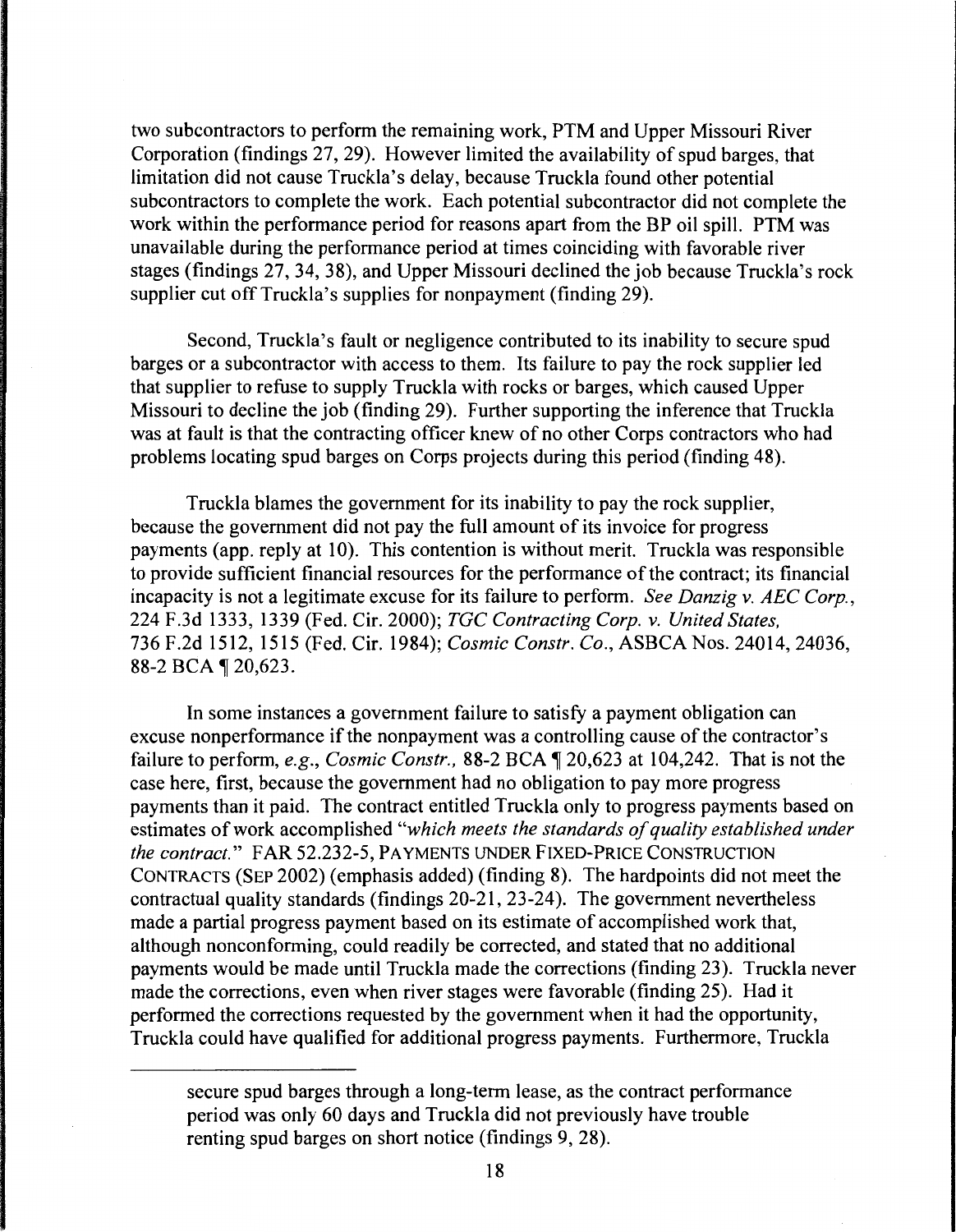made no showing that the government's nonpayment was a controlling cause of its failure to pay the rock supplier (finding 30).

## C. The Government Did Not Breach the Contract

Finally, Truckla contends that the government breached the contract by failing to provide control points at Island 86 which, it asserts, caused Truckla to build the hardpoints in the wrong locations (app. br. at 38-39). The contract required the government to provide 2 control points at Island 86, which Truckla was required to use to identify the locations for all the hardpoints and determine all other measurements (finding 52). The government provided at least 2 control points, if not more, at Island 86. Truckla failed to locate these control points because it did not search for them, as its employee conceded. (Finding 53) Because the government provided the control points that it was required to provide, there was no breach.

Truckla contends that it was "advised" by a Corps quality control employee that the hardpoint locations could be identified with a OPS device rather than by searching for the control points, a suggestion to which Truckla says it "acquiesced" (app. br. at 8, 38-39). The testimony cited by Truckla does not support the assertion that a Corps employee so advised Truckla (finding 54). Moreover, such advice, had it been given, would not have modified Truckla's contractual responsibility to lay out the work "from the base lines and bench marks established by the government" (finding 52); *see also* FAR 52.236-17, LAYOUT OF WORK (APR 1984).

Truckla also contends the government breached the contract by refusing to pay for surveys and bond costs incurred by Truckla (app. br. at 39). There is no merit in these contentions. These items were not separately priced, and the contract provided that items not separately priced were to be compensated from the lump sum payments for stone placement (findings 6-7). Accordingly, Truckla was not entitled to additional payment for either surveys or bond costs. *R.L. Bates General Contractor Paving* & *Assocs.,* ASBCA No. 53641, 10-1 BCA ~ 34,328 at 156,550; *Bean Stuyvesant, LLC,*  ASBCA No. 52889, 01-1 BCA ¶ 31,224 at 154,117.

We hold that the contracting officer did not abuse her discretion in determining to terminate for default; the BP oil spill was not an excusable delay; and the government did not materially breach the contract. The appeal challenging the default termination is denied.

## II. ASBCA No. 57752: Truckla's Claim for Additional Payment

Truckla appeals from the contracting officer's final decision denying its claim for additional payment for stone, performance bond costs, and surveys, for which Truckla contends it was not fully paid.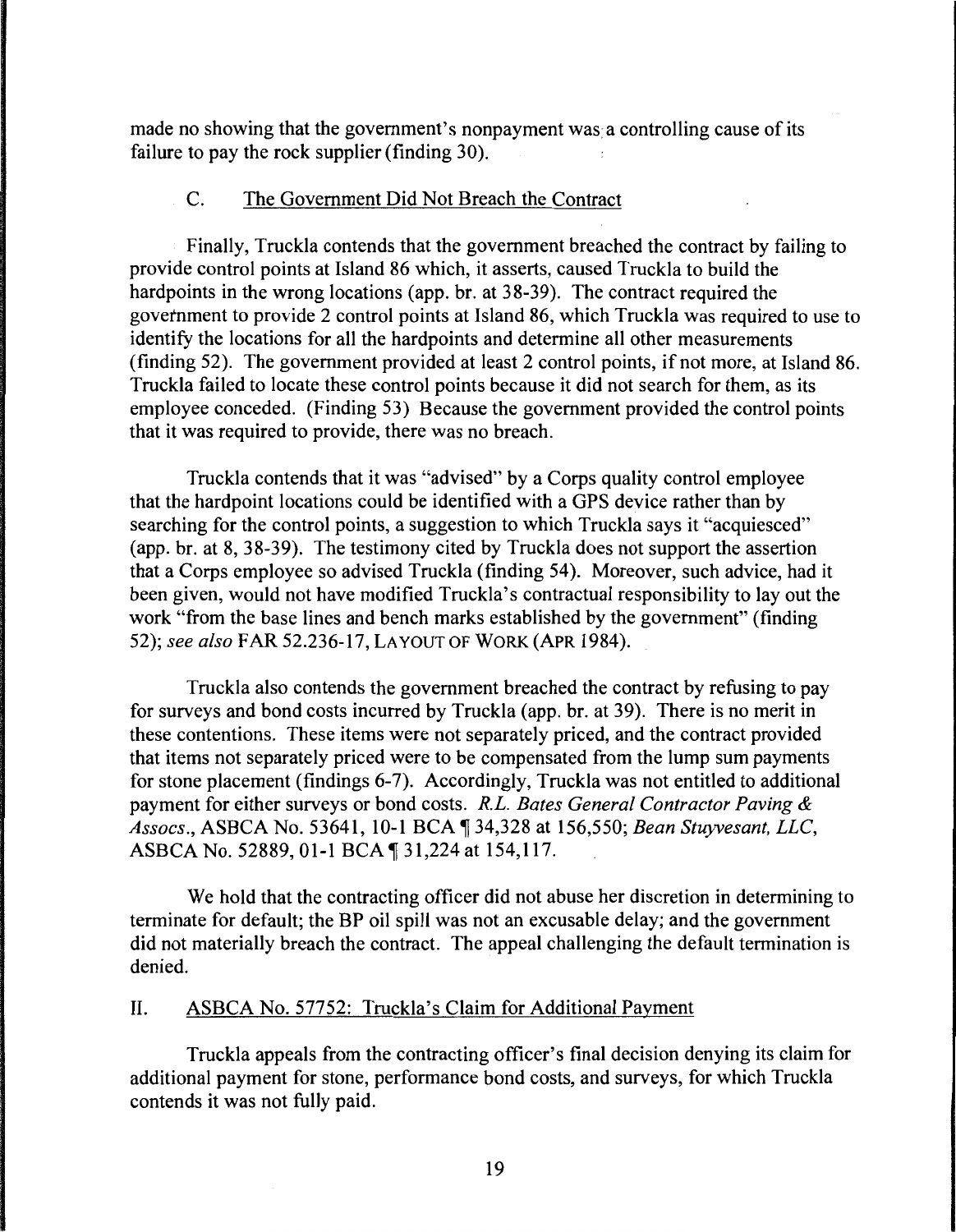A construction contractor who has been properly terminated for default is entitled to payment for work that was properly performed in accordance with the contract prior to the default termination. *See J.G. Enterprises, Inc.,* ASBCA No. 27150, 83-2 BCA ¶ 16,808 at 85,543; *Ventilation Cleaning Engineers, Inc.*, ASBCA No. 18580, 74-2 BCA  $\parallel$  10,873 at 51,754-55. Truckla bears the burden to prove that it performed work for which it was entitled to be paid. *See MA. Mortenson Co.,* ASBCA No. 53105 *et al.*, 04-2 BCA ¶ 32,713 at 161,845.

As noted above, Truckla is not entitled to separate payment for its performance bond or survey costs because the contract provided that compensation for both of these items was included in the payment for stone. *See* Section I.A. Accordingly, the merits of this claim tum on whether Truckla was fully paid for the stone that it laid.

Truckla contends that it placed 22, 781 tons of stone and was only paid for 9,465, thus it claims it was not paid for 13,316 tons of stone. Truckla claims entitlement to an additional \$349,944.48 for placed stone (app. hr. at 40-42). The contract provided that Truckla was to be paid "for stone satisfactorily placed" (finding 4). While Truckla asserts that it is "undisputed" that all 22, 781 tons of stone that it placed was "actually used for the hardpoints" (app. br. at 40), it cites no evidence to support this contention. The record evidence contradicts it. Truckla concedes that the hardpoints did not conform to the contract requirements, thus some stone placed on the hardpoints was not "satisfactorily placed" (findings 20, 24). Truckla mislaid additional stone during its operations. PTM attempted to recover the mislaid stone but was unable to locate or recover all of it. (Finding 44) Thus, Truckla has not shown that it, instead of PTM, satisfactorily placed stone for which it was not paid.

PTM recovered some of the mislaid stone and placed it into the hardpoints (finding 44). The Takeover Agreement contained an estimate of  $7,326$  tons of stone placed for which Truckla had not been paid (finding 42). In accordance with Truckla's performance bond, the government paid the surety for this stone (findings 41-42). Truckla does not argue that the government improperly paid the surety rather than Truckla.

Finally, Truckla sought damages in an amount to be determined for reputational harm and loss of future business (finding 56). Truckla did not address this aspect of its claim in its post-hearing brief.<sup>5</sup> Accordingly we deem this aspect of its claim to have been abandoned. *See States Roofing Corp.,* ASBCA No. 54860 *et al.,* 10-1 BCA <sup>~</sup>34,356 at 169,664 (failure to address contention in post-hearing brief equated to abandonment of the issue).

<sup>&</sup>lt;sup>5</sup> Since this claim has been abandoned, we need not address whether it sought a sum certain and thus whether we ever had jurisdiction over it. *See* FAR 2.101.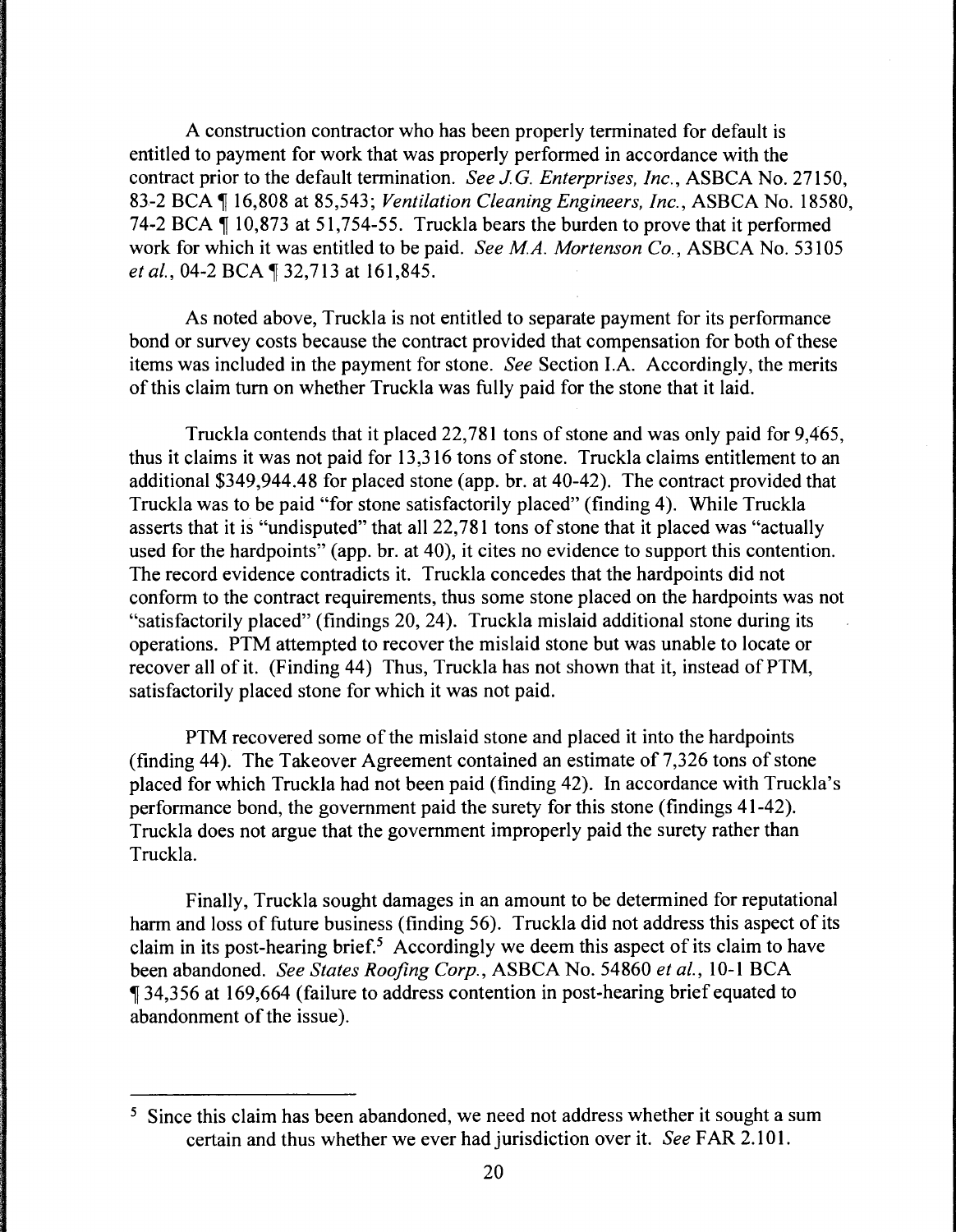# **CONCLUSION**

The appeal in ASBCA No. 57564 is denied and the default termination is sustained. Truckla's claim for additional payment in ASBCA No. 57752 is also denied.

Dated: 26 January 2017

ELIZABETH W. NEWSOM Administrative Judge Armed Services Board of Contract Appeals

I concur

*cb\_*  OWEN C. WILSON

Administrative Judge Armed Services Board of Contract Appeals

I concur

MARK N. STEMPLER

Administrative Judge Acting Chairman Armed Services Board of Contract Appeals

I concur

RICHARD SHACKLEFORD Administrative Judge Vice Chairman Armed Services Board of Contract Appeals